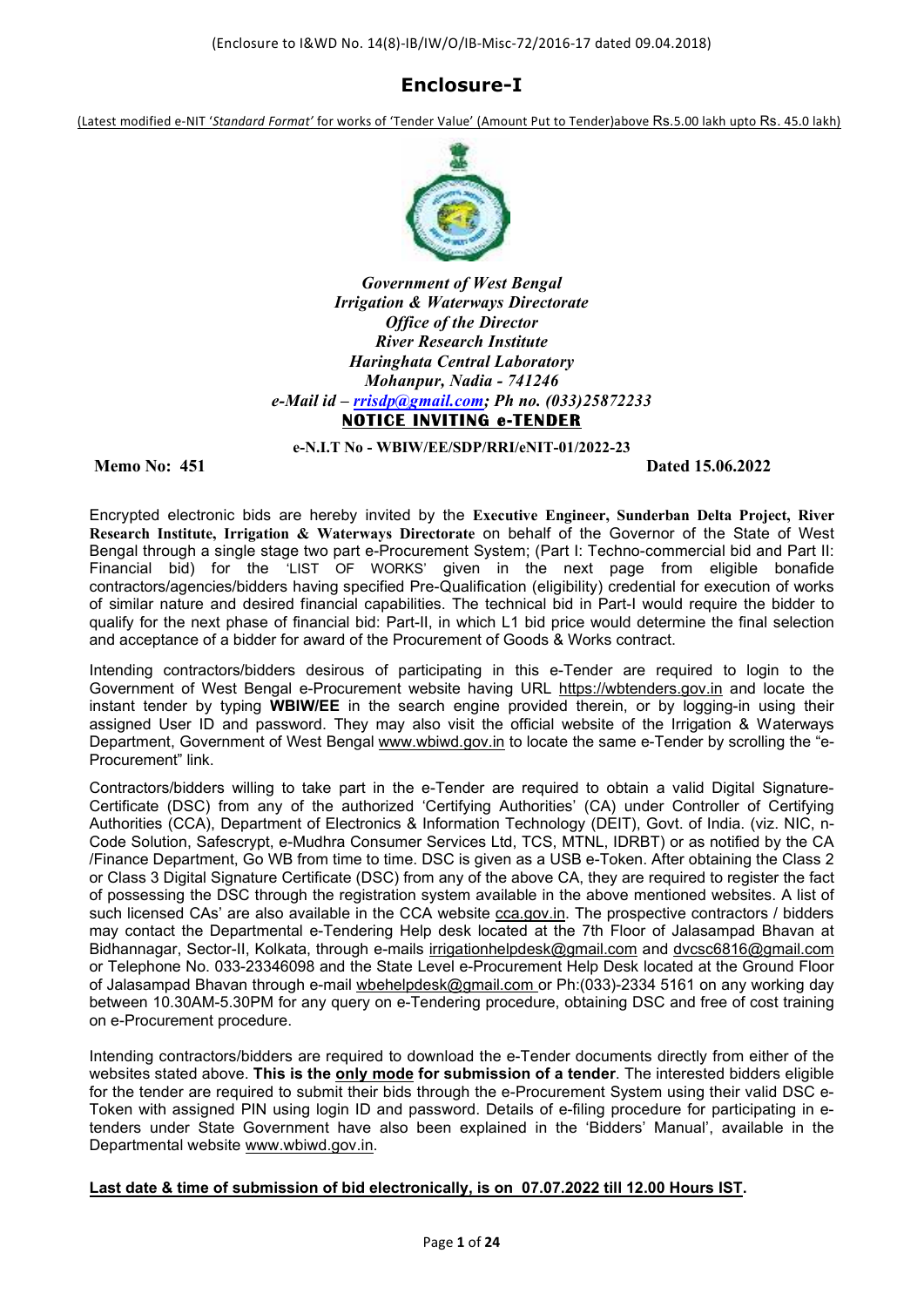The applicant bidders/contractors are advised to carefully read all the 'Terms & Conditions' contained in this e-Notice Inviting Tender (e-NIT). He/she should particularly go through the minimum desired Prequalification (PQ) works credential & financial eligibility criteria and satisfy himself/herself of all the mandatory eligibility requirements. Bidders desirous of participating in the e-Tender should submit bids only if they fulfill the minimum PQ eligibility criteria and are in possession of all the required PQ Credential documents "in original" as these may be summoned by the Tendering authority for verification purposes.

All information published in the website consisting of e-NIT and other related documents uploaded by the selected bidder, WB Works Contract Form No. 2911(i)/2911(ii), Bill of Quantities (BOQ), EMD exemption order, if any, corrigenda and drawings etc. if any, shall form a part of the Agreement / contract document.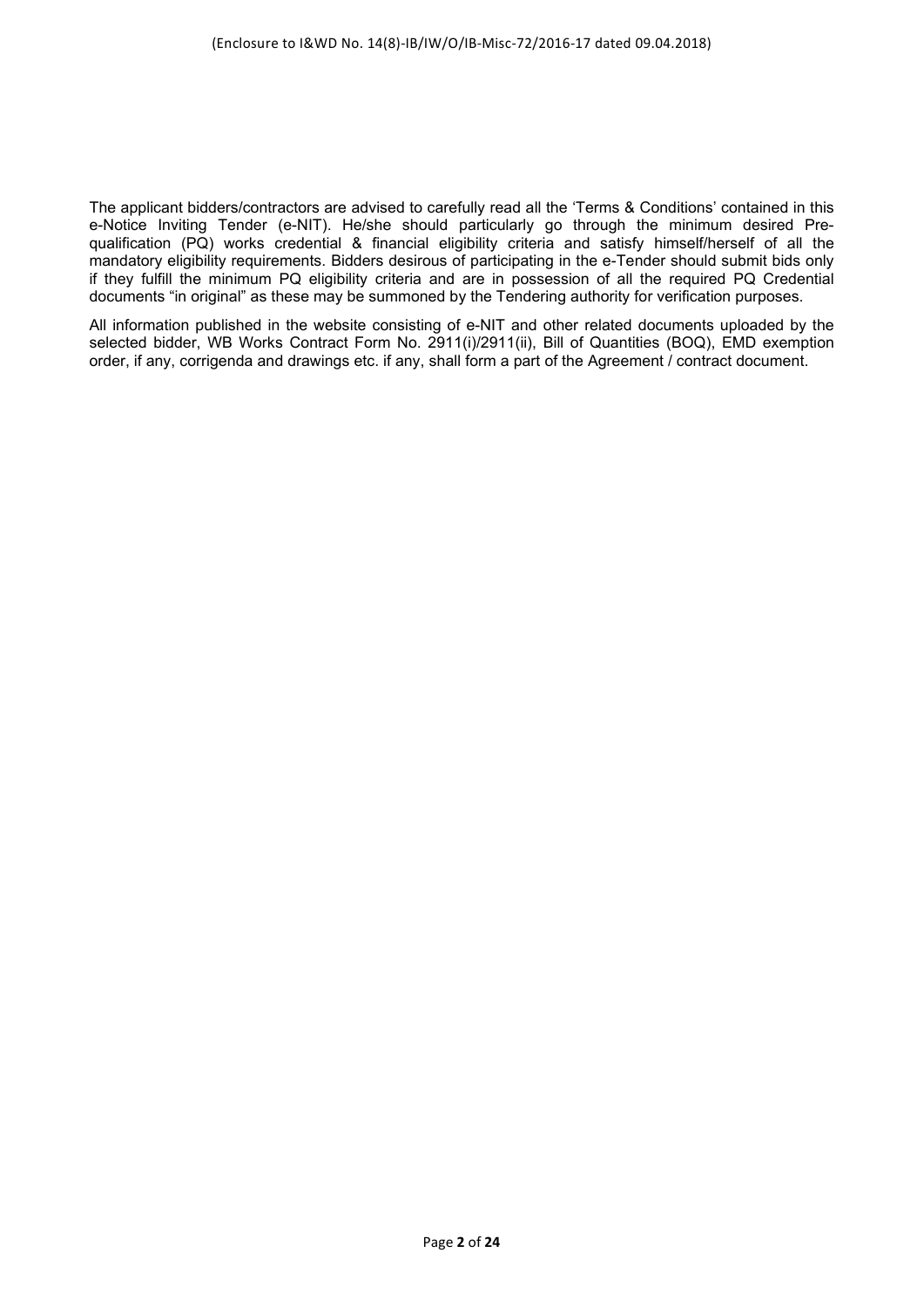# <u>LIST OF WORKS</u>

#### **e-N.I.T No - WBIW/EE/SDP/RRI/eNIT-01/2022-23**

| SI.<br>No. | Name of Work//Project/Procurement*                                                                                                                                                                                                                                                                                                                                                             | <b>Estimated</b><br>Amount put<br>to Tender<br>(Tender Value)<br>(Rs.) | <b>Earnest</b><br><b>Money</b><br>(EMD)<br>(Rs.) | <b>Time</b><br>allowed<br>for<br>completio<br>n<br>$(\ln$<br><b>English</b><br><b>Calendar</b><br>days) | Source of<br>fund                                                 | Minimum eligibility criteria to match the<br>Prequalification (PQ) credential in terms of<br>execution of similar completed previous works<br>contract                                                                                                                                                                                                                                                                                                                                                                                                                                                                                                                                                                                                                                                                                                                                                                                              | <b>Physical Milestones for</b><br>completion of each work<br>within stipulated time (Refer<br>to Clause 17 of the General<br>Terms & Conditions of e-<br>NIT) |
|------------|------------------------------------------------------------------------------------------------------------------------------------------------------------------------------------------------------------------------------------------------------------------------------------------------------------------------------------------------------------------------------------------------|------------------------------------------------------------------------|--------------------------------------------------|---------------------------------------------------------------------------------------------------------|-------------------------------------------------------------------|-----------------------------------------------------------------------------------------------------------------------------------------------------------------------------------------------------------------------------------------------------------------------------------------------------------------------------------------------------------------------------------------------------------------------------------------------------------------------------------------------------------------------------------------------------------------------------------------------------------------------------------------------------------------------------------------------------------------------------------------------------------------------------------------------------------------------------------------------------------------------------------------------------------------------------------------------------|---------------------------------------------------------------------------------------------------------------------------------------------------------------|
|            | $\mathbf 2$                                                                                                                                                                                                                                                                                                                                                                                    | 3                                                                      | 4                                                | 5                                                                                                       | 6                                                                 |                                                                                                                                                                                                                                                                                                                                                                                                                                                                                                                                                                                                                                                                                                                                                                                                                                                                                                                                                     |                                                                                                                                                               |
|            | "Hydrological observation for establishing<br>stage-discharge rating curve for 10(ten) rivers<br>of North Bengal, i.e. Leesh, Gheesh, Juranti,<br>Nandikhola, Chel, Mal, Neora-1, Neora-2,<br>Dharala and Teesta<br>in connection with<br>Teesta Barrage SCADA operation works,<br>conducted by the River Research Institute,<br>I&W Directorate, Mohanpur, Nadia during<br>monsoon year 2022. | $26,62,695.00/$ -                                                      | $53,254.00/$ -                                   | 139days                                                                                                 | <b>ADMINIST</b><br><b>RATIVE</b><br><b>EXPENDIT</b><br><b>URE</b> | Summary of minimum eligibility requirement to<br>technically qualify for the next stage of financial bid<br>in this tender:<br>A. Technical PQ Credential:<br>i. The bidder must have satisfactorily completed at<br>least 1 (one) 'similar nature' work under<br>Government Sector within last five FYs on the<br>date of publication of this NIT of Gross monitory<br>value of Rs.7,98,809.00 (Gross monitory value is<br>calculated based on final billed value is the<br>Credential Certificate (CC) multiplied by<br>inflationary factor completed within the preceding<br>five FYs of similar in nature, of Gross notional<br>Value not be less than 30% of the amount put to<br>tender of the work for which the bidder chooses<br>to participate in this NIT.<br>(Brief description of PQ work credential desired with<br>corresponding PQ eligibility amount in Rupees Five<br>lakh Twenty Four thousand Eight hundred Fifty Four<br>only) | Work<br>Programme<br>per<br>As<br>prepared and uploaded by the<br>Tender Inviting Authority in the<br>form of Bar Chart                                       |

**(\*)Consortium & Joint Venture are not permitted to bid in this e-tender.**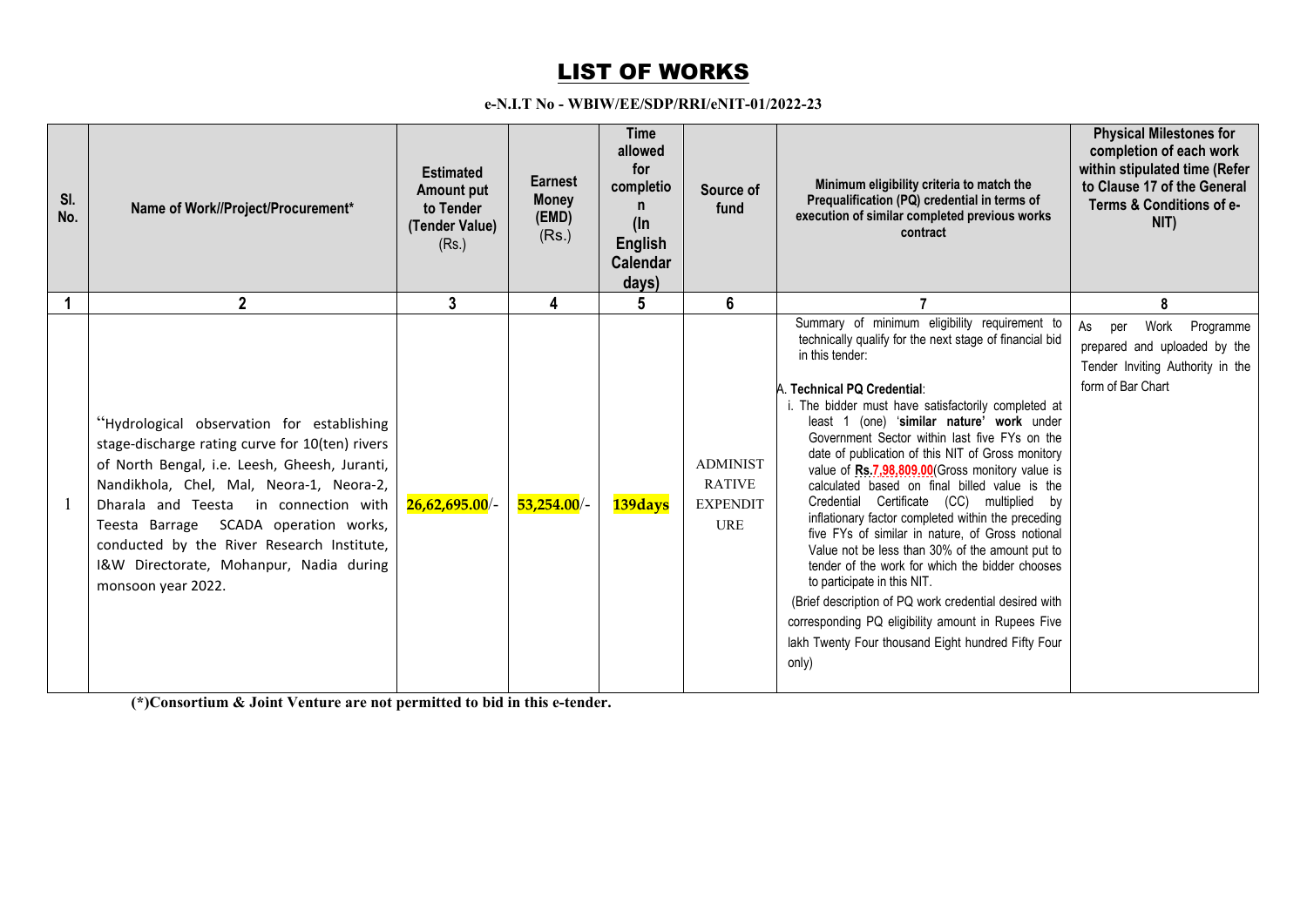### (General Terms & Conditions for Contract: 'Tender value' above Rs 5.0 Lakh up to Rs 100.00 Lakh)

#### **1. Eligibility for participation in e-tenders under National Comparative Bidding (NCB)**

All Bonafide Indian contractors/Agencies/Organizations, Registered Companies/ Firms including Registered Partnership Firms, Proprietorship Firms, Registered Consortiums & valid 'Joint Ventures' and contractors/bidders of equivalent grade or class having Pre-Qualification (PQ) Credential from the Government of West Bengal, Union Government Departments/ Other State Government Departments/ Engineering Wings of GoI /IRCON/RVNL/NHPC, Autonomous Project Authority and other similar organizations of GoI and State Governments/PSU and Corporations of Government of India and other States having successfully completed at least one similar nature project and not otherwise debarred are eligible to participate subject to fulfilling the other PQ eligibility criteria laid down in the subsequent paragraph. Consortiums and Joint Ventures are not allowed to participate in tenders of value up to Rs. 45.00 lakh

#### **2. Participation in more than one serial of work out of list of works published in one e-NIT.**

Any contractor/bidder may bid for any number of Serials of work in a particular e-NIT, if more than one work have been published in that e-NIT, subject to fulfillment of all of the following conditions:

- a. There should be full compatibility (matching between the technical PQ credential submitted by the bidder in the form of Credential Certificate (CC) along with other relevant documents as stated under Clause 3.2B III) relating to any work successfully completed by the bidder and technical PQ criteria specified in the e-NIT for any particular serial of works for which the bidder intends to bid. In other words, technical PQ credential certificate along with relevant documents submitted for any work should at the minimum; satisfy the technical PQ eligibility criteria specified for that work. Normally there should be separate CC along with relevant documents for each of the serial of works, the bidder intends to bid and the serial number relevant to the CC should be clearly written on the body of the CC and also on the other documents stated under **Clause 3.2B III**. However, the bidder will also reserve the right to submit one CC along with relevant documents for bidding in more than one serial of work, provided cumulative technical PQ credential of all such serials should be fulfilled by one single CC. In such case also, serial numbers of the relevant works for which the CC is submitted should be clearly written on the body of the CC by the bidder. Omission of serial numbers on the body of the CC and also on the other documents stated under **Clause 3.2B III**, in case of bidding for more than one serial will lead to rejection of all the bids.
- b. Average of gross annual turnover of the individual bidder/Organization/consortium or Joint Venture for any three financial years within preceding five financial years, as stated under Clause 7V, should not less than the summation of turnover requirements of the relevant individual serial of works for which the bidder intends to bid.

#### **3. Submission of bid**

#### **3.1 General procedure for submission of e-bid**

Bids are to be submitted electronically in the on-line mode through the e-Procurement portal www.wbtenders.gov.in. All documents uploaded by the Tender Inviting Authority forms an integral part of the works contract/Agreement. Contractors/bidders are required to upload the entire tender documents along with all other relevant PQ credential documents as asked for in the e-NIT, electronically, through the above portal within the stipulated date and time as notified in the e-NIT. Tenders are to be submitted in two parts/folders at the same time for each work, one being *' Technical Proposal'* and the other '*Financial Proposal'.* The contractor/bidder should carefully go through all the documents of the e-tender and upload the scanned copies of his/her/their original documents in 'Portable Document Format' (PDF) files in the designated links in the web portal as their *'Technical Bid'*. He/she needs to fill up the financial offer/bid price/ rates in percentage above or below or 'At-Par' in the downloaded BOQ of the work in the designated cell in '**Excel sheet only'**, and upload the same in the designated link of the portal as their *'Financial Bid'*. Documents uploaded are virus scanned and required to be digitally signed using their 'Digital Signature Certificates' (DSC). Contractors/bidders should especially take note of all the *Addenda* or *Corrigenda* notices related to the e-Tender and upload all of these documents forming a part of their e-bid as tender document. Documents digitally signed and uploaded in the e-Tender portal by the contractors/bidders containing requisite information & financial bid/rate comprising '*Technical bid'* and '*Financial bid'* are submitted concurrently, which cannot be changed after end date and time fixed for submission of the e-Tender. Extension of last date for e-bid submission or insertion of any of Addendum/Corrigendum, if unavoidable is to be notified as per Finance Department guidelines in the e-Procurement Portal, Departmental website, Newspapers and in Notice boards. Whenever any corrigendum is issued irrespective of the content (date corrigendum or otherwise), due date of submission of bid will be extended by 7 (seven) calendar days to be published before expiry of the last date for original validity period of bid submission. Extension of last date and time for bid submission by issuance of a Corrigendum shall not be treated as 2nd Call or Re-tender.

#### **3.2 Technical Proposal**

The Technical Proposal should contain scanned PDF files of all documents in the following standardised formats in two part covers or folders.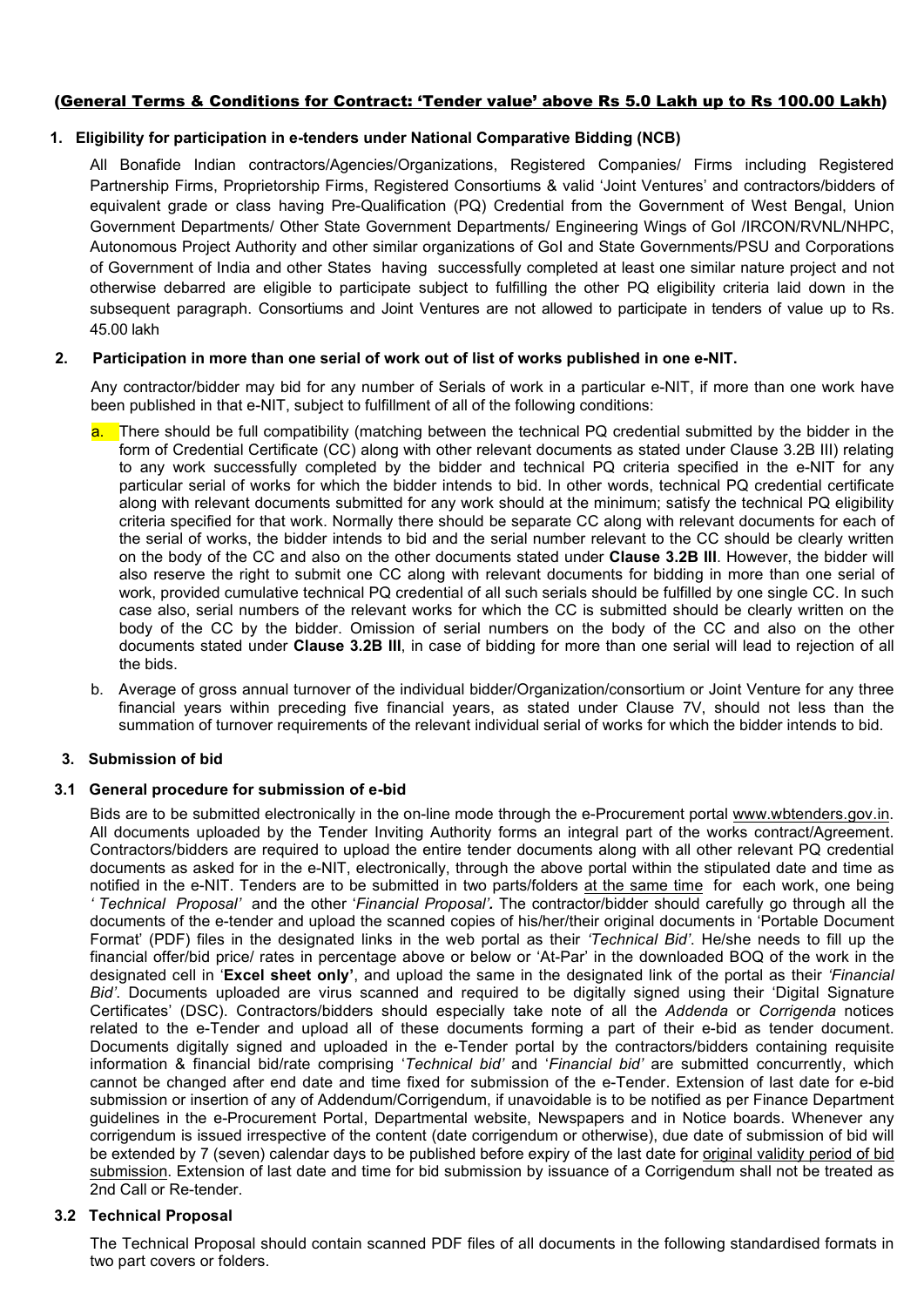| <b>Cover No</b> | Cover              | <b>Document Type</b> | <b>Descriptions</b> |
|-----------------|--------------------|----------------------|---------------------|
|                 | Pre-Qual/Technical | .pdf                 | NIT Corrigendum     |
|                 |                    | .pdf                 | Agreement 2911      |
|                 |                    | .pdf                 | Forms               |
|                 |                    | .pdf/jpg/WinRAR      | <b>Drawings</b>     |
|                 |                    | .pdf/jpg             | <b>BAR CHART</b>    |
|                 | Finance            | .xls                 | <b>BOQ</b>          |

### **3.2 A Descriptions of Technical (Pre-Qual) Covers**

- i. **'NIT**\_Corrigendum **folder':** e-Notice Inviting Tender is *to be downloaded in entirely, digitally signed and uploaded during e-bid submission in "NIT\_Corrigendum" folder.* **'Corrigenda/Addenda'** if published in connection with the NIT is to be digitally signed and uploaded in the **'NIT\_Corrigendum'** folder merged with e-NIT documents during ebid submission.
- ii. **'Agreement\_2911' folder:** Contract /Agreement in WB Form No. 2911(i) published in the e-Tender is *to be downloaded digitally signed and uploaded during e-bid submission in Agreement\_2911 folder.*
- iii. 'Forms' *folder*: Applications for e-Tender: vide self declaration format in specimen *Form-1*, Self declaration of bidder not having common interest as a different bidder organisation in any other work tendered under different serials of this particular e-NIT *vide specimen Form-2*, and self declaration on antecedents and performance of the bidder in specimen Form-4.  *All above are to be filled up completely, digitally signed and uploaded during bid submission in "Forms" folder.*
- iv**. Drawings folder:** The GAD/Plan/Map published in the e-Tender by the Tender Inviting Authority is to be downloaded by the bidder digitally signed and again *uploaded during e-bid submission in "Drawings" folder*
- *v.* **BAR\_CHART folder: BAR CHART/Work Programmes in other Networking Methods** prepared by TIA in *pdf* file defining the Physical Milestones of the construction period for implementation of the project is to be downloaded by the bidder digitally signed and again *uploaded during e-bid submission in "BAR\_CHART" folder*

#### *3.2A.NOTE:*

- *i. Contractors*/*bidders are required to keep track in the e-Procurement website www.wbtenders.gov.in for all the Addenda or Corrigenda notices and documents published in connection with a particular e-Tender within the bidding period and upload the same, digitally signed by him/her along with their e- bid. Tenders submitted without Addendum/Corrigendum are liable to be treated as incomplete and thereby liable for disqualification or rejection.*
- *iii. Form 1, Form 2, Form 3 (for companies etc.) and Form 4 are taken from bidders by TIA as bidders self declarations' or undertakings. These formats are specimens or samples only, which are to be firstly downloaded by the bidders from the NIT in e-Procurement portal, filled up completely and again uploaded with their electronic bids.*

## **3.2 B.** *My Document [ OID\* Cover] containing:*

*It is desired that PDF files of all other original documents in support of their eligibility and PQ credential shall have to be submitted under the OID cover folders as detailed below:* 

## **My Document Format for uploading in the OID folder:-**

| SI.          | Category                  | Sub-category                                                    | <b>Sub-category description</b>                                                                                                                                                                                                                                                                                                                                                                                                            | <b>Remarks</b>                                 |  |
|--------------|---------------------------|-----------------------------------------------------------------|--------------------------------------------------------------------------------------------------------------------------------------------------------------------------------------------------------------------------------------------------------------------------------------------------------------------------------------------------------------------------------------------------------------------------------------------|------------------------------------------------|--|
| No.          |                           |                                                                 |                                                                                                                                                                                                                                                                                                                                                                                                                                            | any                                            |  |
|              | <b>Certificates</b>       | 1. certificates.pdf<br>2. GST_registration_<br>certificates.pdf | Latest Professional Tax Payment Certificate<br>(PTPC) or, PT deposit challan for current financial<br>year or Government Order for exemption in other<br>States where ever applicable.<br>Valid PAN Card in the name of bidder/organisation<br>2<br>Income Tax Return of current Assessment year or,<br>3<br>IT Return of immediate preceding Assessment year<br>whichever is ; attest available<br>Valid GSTIN under GST Act & Rules<br>4 | Refer to<br>Clause<br>$3.2C(1)$ for<br>details |  |
| SI.<br>No.   | Category                  | Sub-category                                                    | Sub-category description                                                                                                                                                                                                                                                                                                                                                                                                                   | <b>Remarks</b><br>any                          |  |
| $\mathbf{I}$ | Company<br><b>Details</b> | companydetails.pdf 1<br>companydetails.pdf 2                    | Proprietorship Firms, Partnership<br>Firms,<br>For<br>Registered Companies, Registered Co-operative<br>Societies                                                                                                                                                                                                                                                                                                                           | Refer to<br>Clause<br>$3.2C(II)$ for           |  |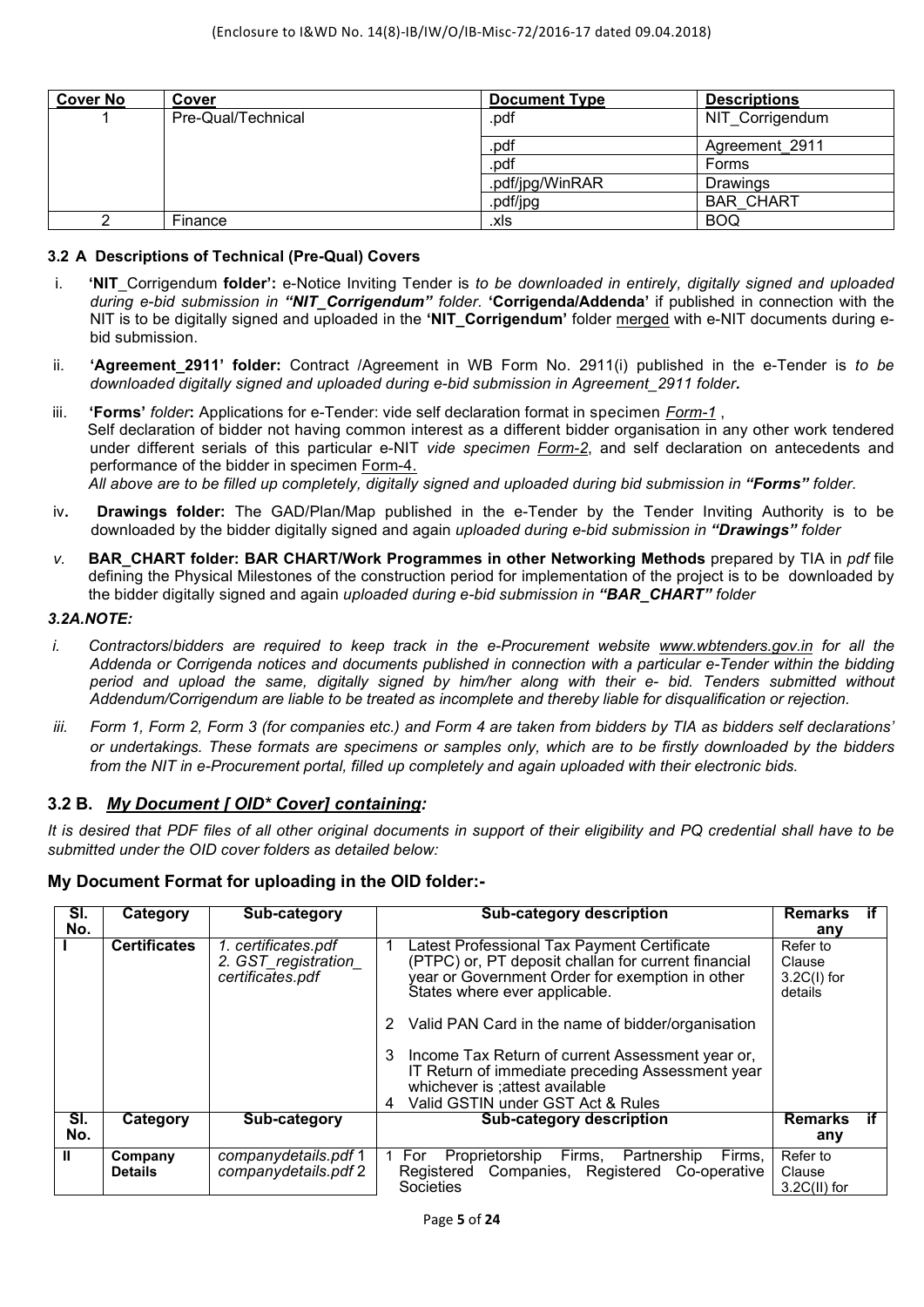|           |                                |                                                  | Valid Trade License/ acknowledgement or Receipt of<br>application for Trade License/ Revalidation<br><b>OTHER REQUIREMENTS:-</b><br>2 For Partnership Firms:<br>Legally valid Partnership Deed, Form-VIII/<br>Memorandum of Registration of Registrar of Firms<br>3 For Companies:<br>Incorporation Certificate, Memorandum of Articles of<br>ROC, List of current owners/ Directors/Board<br>Members<br>4 For State Registered Co-operative Societies:<br>Society Registration certificate from ARCS of the<br>State, Society by-Laws, latest available Auditor's<br>Report of Directorate of Co-operative Audit within<br>proceeding five years as per Societies Act & Rules | details                                          |
|-----------|--------------------------------|--------------------------------------------------|--------------------------------------------------------------------------------------------------------------------------------------------------------------------------------------------------------------------------------------------------------------------------------------------------------------------------------------------------------------------------------------------------------------------------------------------------------------------------------------------------------------------------------------------------------------------------------------------------------------------------------------------------------------------------------|--------------------------------------------------|
| Ш         | <b>Credential</b><br>of works  | Credential pdf 1<br>1.<br>Credential pdf 2<br>2. | 1 Work Order/ Award of Contract or LOA/LOI duly<br>authenticated by issuing authority.<br>2 Pre-Qualification (PQ) Work credential of one 100%<br>completed work as desired in the NIT as the<br>Credential Certificate (CC) duly authenticated by<br>competent authority.                                                                                                                                                                                                                                                                                                                                                                                                     | Refer to<br>Clause<br>$3.2C(III)$ for<br>details |
| <b>IV</b> | <b>Financial</b><br>credential | Payment<br>certificate.pdf                       | All 100% Payment Certificates of competent authorities<br>during preceding Five FY. IT Return of bidder in three<br>FY, or Audited Profit & Loss Accounts statement of any<br>three financial years within the zone of preceding five<br>financial years whichever is available.                                                                                                                                                                                                                                                                                                                                                                                               | Refer to<br>Clause<br>$3.2C(IV)$ for<br>details  |

\* OID denotes Other Important Documents.

**Note:** 

- i. It is desirable though not mandatory that all documents stated above in PDF files shall be uploaded by bidders only in specified designated folders. No off-line document will be accepted and considered during tender evaluation stage from bidders before publishing of final selection of L1 by publication of FBE sheet verification by TEC may be undertaken directly from PQ Credential issuing authority.
- ii. Validity of documents submitted by bidder shall be stand determined on the date of publication of tender notice (e-Notice Inviting Tender)
- **3.2 C(I)** Certificate/s: The documents mentioned below under Serial a, b & c are to be uploaded as 'PDF' files in Certificate.pdf1 *(name of the file should be "certificates.pdf")* The document mentioned under Sl. d below is to be uploaded in GST Registration Certificate.pdf2 file
- a. Latest available Professional Tax Payment Certificate (PTPC) or the PT payment challan/ receipt for current financial year/Waiver Order of competent authority in other States if applicable.
- b. Valid PAN Card of the bidder/s are required;
- c. Income Tax Return of current Assessment Year or, IT Return of immediate preceding Assessment year under IT Act & Rules, whichever latest available with the bidder.
- d. Valid 15 digit Goods and Service Tax payer Identification Number (GSTIN) as per GST Act, 2017 & Rules of the bidder to be uploaded *in 'GST registration certificate pdf'.*
- **3.2C(II)** All documents mentioned in tabular format under **Clause 3.2B** and also explained below should be uploaded during electronic bid submission in *PDF* files with the *name of file should be "companydetails.pdf"*
	- i. For Partnership Firms: Documents of Registration of Partnership Firms in the certified copy of 'Form No. VIII,' issued under Indian Partnership Act, 1932 (Act-IX of 1932) by the Registrar of Firms. In case a Partnership Firm is yet to receive Form No. VIII, a "Memorandum" issued by the Registrar of Firms may also be accepted.
- ii. For Companies: Incorporation Certificate, valid Trade License or acknowledgement of issuing authority of receipt of application for Trade License / renewal, 'Memorandum of Articles' registered under the Registrar of Companies (ROC) under the Indian Companies Act, List of owners/ Directors/Board Members are to be uploaded with the e-bid.
- iii. For State Registered Co-operative Societies:
	- a. Society Registration certificate from ARCS (Assistant Registrar of Co-operative Societies, GoWB) and By-Laws for Cooperative Societies under West Bengal Co-operative Societies Act, 2006 and Rules, 2011 and all amendments.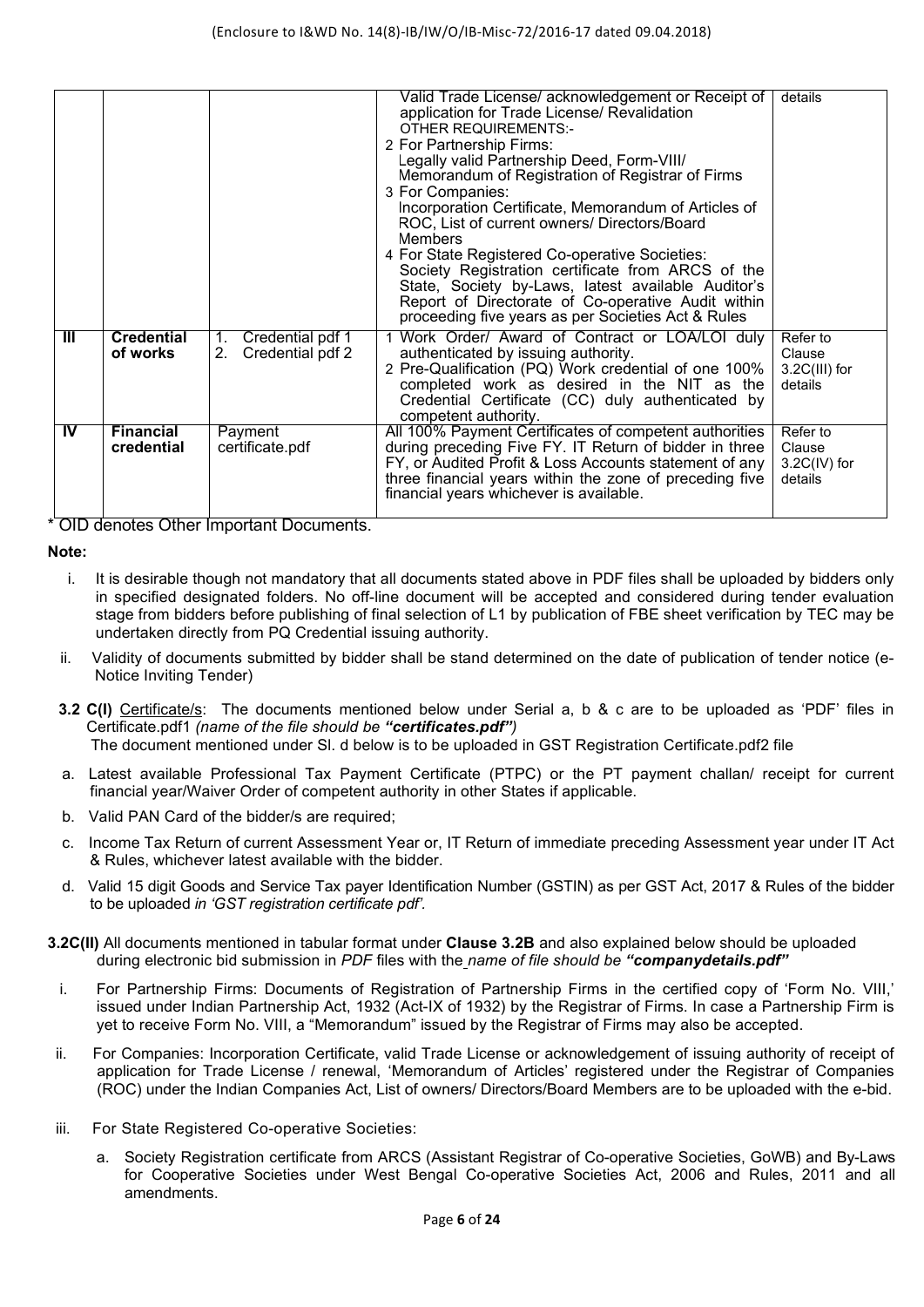b. Latest Auditor's Report of Directorate of Co-operative Audit under Department of Co-operative, Government of West Bengal within preceding five financial years as per Societies Act & Rules.

#### **3.2C(III)** Eligibility criteria based on Credential of work/Prequalification Work Credential *"credential.pdf"*

- i. Work Order/Award of Contract or the Letter of Acceptance (LoA) duly authenticated by the competent issuing authority is to be submitted under Technical cover *(name of file should be "credential.pdf 1).*
- ii. Pre-Qualification (PQ) credential of one 100% completed work of Gross Notional Value as desired in the NIT as the Credential Certificate (CC) duly authenticated by competent authority. *(Name of file should be "credential.pdf 2).*

#### **3.2C (IV)****PQ Financial credential***:* In *'payment certificate.pdf'* folder under OID *co*ver

- **a.** Disqualification during PQ evaluation of financial capability of bidder shall not be decided during technical bid evaluation by TEC up to work of Rs 45 lakh, as no minimum financial capacity is fixed, except if reveals from documents beyond any doubt of the financial liquidity & bankruptcy of the bidder, determining absolute incapacity to execute the work.
- **b.** But, i. 'Payment certificate' of works authenticated by appropriate authority for preceding three Financial Years, or, ii. Valid Income Tax Returns for preceding three FY, or, iii. Audited Profit & Loss Accounts statements of three FY, any one of i, ii, or iii as a complete set for three FY within zone of immediate preceding five FY is to be uploaded in **'***payment certificate.pdf'* folder under OID cover, else the bidder may be disqualified. Name, address, contact no. and registration no. of auditor Firm is desirable for Profit & Loss accounts statement, if submitted.
- *Note: a. If the bidder Company/Firm was set up less than three years ago, audited balance sheets and P/L Accounts for the number of years since inception are to be submitted under Technical cover and the average value would be evaluated only for the period since inception and not three years. Credential Certificate (CC) given as PQ Work Credential may also contain payment certificate and in those cases separate payment certificate is not required.* 
	- b.*No file in Technical / Pre-Qual cover or OID cover folder is allowed by the system to be kept blank/empty. Where ever the forms and documents are uploaded by the Tender Inviting Authority, the same is to be downloaded, duly filled up, converted to pdf file, and again uploaded after digital signing, forming a part of tender document. These formats are specimens or samples only and deviation from specimen format is not a sufficient ground for rejection of the bid. Relevant blank Forms are to be firstly downloaded by the bidders from the NIT in e-Procurement portal, filled up completely and again uploaded with their electronic bid. No offline document is acceptable from bidders by TEC during evaluation stage.*

#### **3.3 Financial proposal / bid under Financial cover:-**

The financial bid should contain the following documents in one cover or folder.

- i. Bill of Quantities (BOQ): The contractor/bidder is required to quote the financial offer/bid price or rate as percentage above or below the estimated amount put to tender or 'at-par' with tender value, in the space marked for quoting rate in the BOQ of the tendered work.
- ii. Only the downloaded sheet of the above document in Excel format is required to be uploaded by the contractor/bidder.
- iii. BOQ without a valid numeric rate at the designated space provided in the BOQ will be disqualified and rejected outright. Contractors/bidders willing to quote "at-par" rate shall need to write "0" in the 'space' provided for rates in the BOQ of the tendered work.

#### **4. Tender Fee and Earnest Money Deposit (EMD)**

#### *i. Tender Fees:*

Entire set of e-Tender documents are made available free of cost through the State Government e-Procurement portal having URL https://wbtenders.gov.in and also available in the e-Procurement link of Departmental website www.wbiwd.gov.in. Cost for tender documents will not be charged even during execution of a formal tender contract/agreement. However, the contractors/bidders may wherever necessary shall be suitably charged for additional/multiple copies of drawings, specifications, Schedule of Rates booklet etc. and such fee may be suitably determined by the Tender Inviting Authority as per existing Rules.

#### *ii. (a) Earnest Money Deposit (EMD):*

Bidders are required make payment of Earnest Money (EMD) through the e-Payment banking system, on-line and should read in advance the instructions carefully, particularly those contained in the challan generated in the etransaction of the portal, if opted for EMD payment through RTGS/NEFT. Only if the bidder is exempted from payment of EMD by the State Finance Department, the Govt order for such exemption is to be uploaded while opting for EMD exemption category. Any misjudgement and resultant non submission of EMD will lead to rejection of the bid. Finance Department has exempted from payment of EMD to State Registered Labour Cooperative Societies, Mackintosh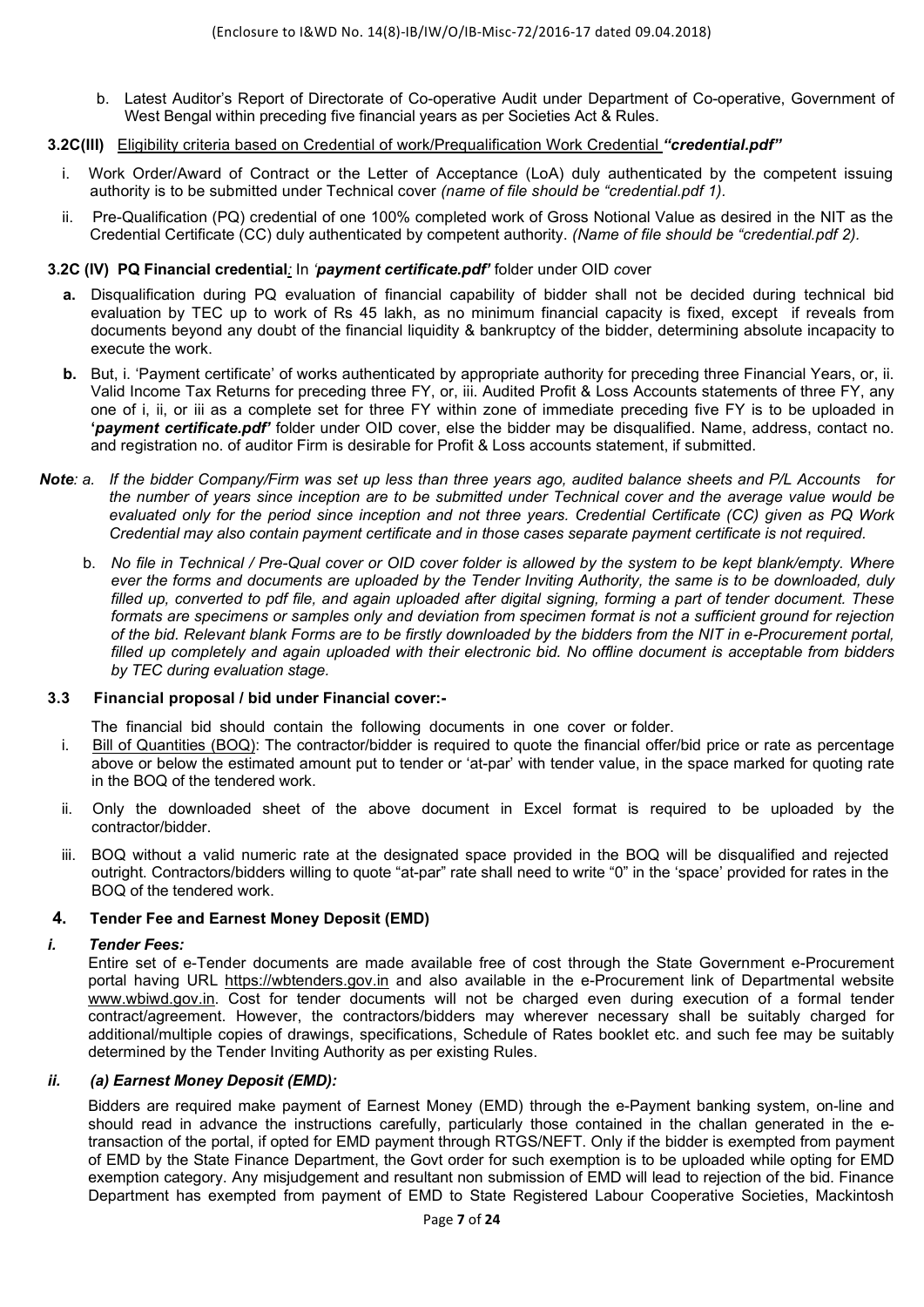Burn Limited, Westinghouse Saxby Farmer Limited & Britannia Engineering Limited only. State & Central Govt SSI Units are exempted from EMD for tenders for procurements and supply of **Goods only** and not works contracts. However, all other PQ credentials are to be fulfilled by each

#### **(b) Additional Performance Bank Guarantee:**

"Additional Performance Security" has been made mandatory which shall be obtained only from the successful L1 bidder, if the accepted bid price is below by more than 20% of the amount put to tender. This Additional Performance Security shall be equal to 10% of the **tendered amount** i.e. the L1 bid price.

The Additional Performance Security shall have to be submitted by the selected L1 bidder after issuance of Letter of Acceptance / Letter of Invitation (LoA/LoI) within seven working days and before issuance of Award of Contract (AoC) in the form of "Bank Guarantee" of any Scheduled Bank approved by RBI, payable at Kolkata or / in West Bengal, as per specimen format Form-6. If the bidder fails to submit the said value of BG as Additional Performance Security within the seven working days, he may pray for extension of BG submission date within the prescribed 7 days period by another seven days with reasons to be recorded in writing (which is 14 working days from date of issuance of LoA). Else, its/their Earnest Money Deposit (EMD) will be forfeited without any prejudice by the Tender inviting authority and the defaulting bidder also debarred from further participation in all future I&WD tenders for a period of one year for committing the offence on the first occasion and for a period of two years for recurrence of the same offence.

The said Bank Guarantee (BG) shall have to be valid up till the end of the contract/Agreement period including extended time period till 100% physical completion of work in all respects and shall be renewed within validity period accordingly if required. The said Bank Guarantee shall remain in custody of the DDO & Executive Engineer in-charge of the work, which shall be returned to the bidder/contractor after successful physical completion of the work as per contract. If the bidder fails to complete the work successfully, this Additional Performance Security shall be forfeited at any time during the pendency of the contract period after serving suitable notice to the contractor/bidder agency. Necessary provisions regarding deduction of security deposit from progressive bills of the contractor in respect of the tendered work shall be governed as per relevant clauses of the tender contract/Agreement which will in no way be affected / altered due to this Additional Performance Security.

#### **4A**. **Login by bidder**:

- a. A bidder desirous of taking part in e-tender floated by the State Government shall login to the e-Procurement portal of the Government of West Bengal www.wbtenders.gov.in using his/her login ID and password by using their valid DSC.
- b. He/she will select the tender to bid and initiate payment of pre-defined EMD fixed for that tender by selecting from either of the following payments modes:
- i. Net-Banking (any of the banks listed in the ICICI Bank Payment Gateway) in case of payment through ICICI Bank Payment Gateway;
- ii. RTGS/NEFT in case of off-line payment through bidder's bank accounts in any Bank approved by RBI in India.

#### **4B. EMD payment procedure:**

- a. Payment by Net Banking out of any listed bank through ICICI Bank Payment Gateway:
- i. On selection of Net Banking as the payment mode, the bidder will be directed to ICICI Bank Payment Gateway (along with a string containing a Unique ID) where he/she will select the Bank through which he/she wants to electronically transact the EMD.
- ii. Bidder will make the payment after entering his Unique ID and password of the bank to process the e-transaction.
- iii. Bidder will receive a confirmation message on registered mobile phone regarding success/failure of the transaction.
- iv. If the transaction is successful, the amount paid by the bidder will get credited in the respective Pooling account of the State Government maintained with the Focal Point Branch of ICICI Bank at R.N Mukherjee Road, Kolkata for collection of EMD against unique codes for identification of the tendering authority.
- v. If the transaction is failure, the bidder will again try for payment by going back to the first step.

#### **b. Payment through RTGS/NEFT:**

- i. On selection of RTGS/NEFT as the payment mode, the e-procurement portal will show a pre-filled challan having the details to process RTGS/NEFT transaction.
- ii. The bidder will print the challan and use the pre-filled information to make RTGS/NEFT payment using his/her own designated Bank account.
- iii. Once payment is made, the bank would provide an "**UTR remittance number**" for successful transaction with which the bidder will come back to the e-Procurement portal after expiry of 2 to 3 bank working days to enable the NEFT/RTGS process to complete, in order to verify the payment made and continue with his/her bidding process.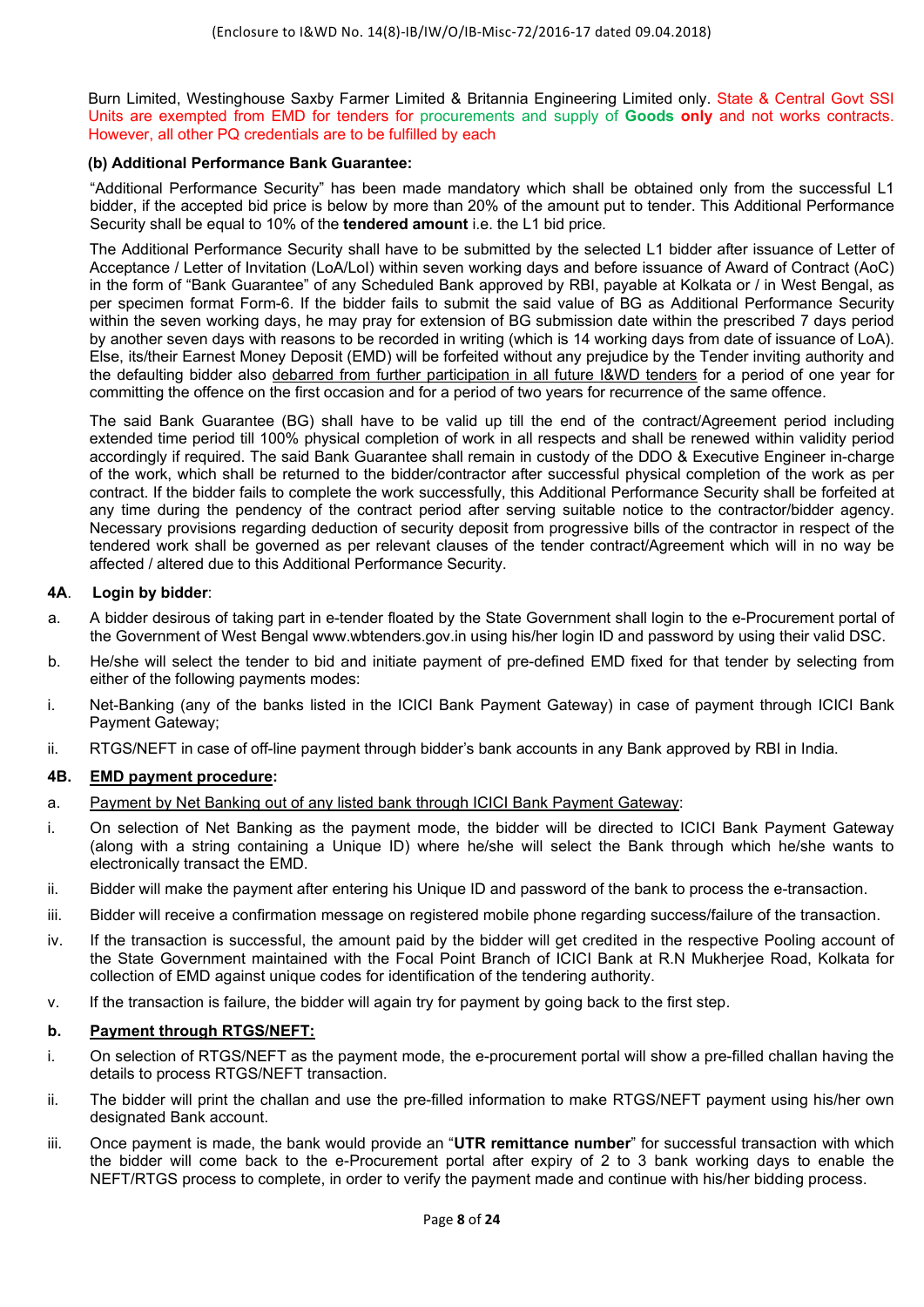- iv. If verification is successful, the fund get credited to the respective Pooling account of the State Government maintained with the Focal Point Branch of ICICI Bank at R.N Mukherjee Road, Kolkata for collection of EMD.
- v. Hereafter, the bidder will go to e-Procurement portal for final submission of his/her e-bid within pre-assigned last date of submission of e-tender.
- vi. If the payment verification is unsuccessful, the amount will be returned automatically by the system to the bidder's bank account.
- **Note**: EMD made through RTGS/NEFT would require additional 2 to 3 bank working days after date of transaction in the bank before the procedure is completed for enabling the bidder to continue with the bidding process in the on-line final bid submission. Thus, the bidder is to take precaution in case of RTGS/NEFT transfers, so that the entire process of submission of e-tender is completed within last date of on-line submission of his/her tender. However, Net-banking transaction through ICICI bank payment Gateway would be on real time basis.

#### **4C. Refund/Settlement Process for EMD:**

- i. After decrypting/admitting of all e-bids, the preliminary technical bid evaluation (TBO) summery sheet would be published in the Portal after two working days, and thereafter at least after four working days, the Final technical evaluation (TBE) summery sheet would be published in the Portal with simultaneous electronic processing in the e-Procurement portal by the tender inviting authority done so that status of the all bids as qualified or disqualified; based on the Final Bid Evaluation Sheet (FBE) is made available to all bidders along with the details of the unsuccessful bidders to ICICI Bank by the e-Procurement portal through web services.
- ii. On receipt of the information from the e-Procurement portal, the Bank will refund through an automated process the EMD of the bidders disqualified at the technical evaluation to the respective bidders' bank accounts from which they made the EMD on-line transaction. Such refund will take place within T+2 Bank working days where T will mean the date on which information on rejection of bid is uploaded to the e-Procurement portal by the Tender Inviting Authority.
- iii. Once the financial bid evaluation is electronically processed in the e-Procurement portal, EMD of the technically qualified bidders other than that of the L1 will be refunded, through an automated e-process, to the respective bidders' bank accounts from which they made the payment transaction. Such refund will take place within T+2 Bank working days where T will mean the date on which information on rejection of financial bid is uploaded to the e-Procurement portal by the tender inviting authority.
- iv. As soon as the L1 bidder is awarded the contract (AOC), the same is processed electronically in the e-Procurement portal for transfer to Government Receipt under Public Accounts of the State through GRIPS where under the security deposit will also be collected in connection with the work.
- v. All refunds will be made mandatorily to the Bank account from which the payment of EMD was initiated.
- vi. If the e-tender is cancelled, then the EMD would be reverted to the original bidder's bank account automatically after such cancellation order is processed online by the Tender Inviting Authority.
- vii. TIA reserves the right to forfeit the EMD electronically in case of breach/violation of tender rules as defined under clause 8 & 9.

#### **5. Credential Certificate (CC) as Prequalification Work Credential:**

- i. Credential Certificates (CC) for one/single 100% completed work within last five financial years on the date of publication of NIT will only be accepted as valid PQ credential of work. Incomplete ongoing work shall not be considered for valid PQ Credential. Payment Certificate without containing mandatory details shall not be treated as valid.
- ii. It is desirable that CC should preferably contain the name with designation, postal address of office, contact Telephone No./FAX / e-mail ID of the authority issuing the CC for the work along with name of work, amount put to tender, date of completion of the work, gross final billed value of the 100% completed work, certificate of issuing authority indicating successful and satisfactory completion. Illegible certificates, absence of contact details making it time consuming for verification purposes of CC issued by authorities outside the State are liable to be rejected by the Bid Evaluation Committee (TEC).
- iii. Credential Certificates (CC) of successfully completed works in any Department/autonomous authority of the Government of West Bengal will be considered. CC of 100% completed works executed under any other State / Central Government Ministry / Department / Nationalised Financial Institution Organisation / Govt. Undertaking / Govt. Enterprises or Government Institutions or Local Government Bodies(Municipalities, Zilla Parishad & Panchayat Samities within West Bengal, will also be considered as valid PQ Credential. Such CC are to be issued by an officer/authority not below the rank of Executive Engineer / Divisional Engineer /District Engineer/Project Manager of the State/Union Government Departments/ Organisations; authorised signatories of CC for Panchayat Samities and Municipalities shall be the BDO & Executive Officers or equivalent administrative officers respectively.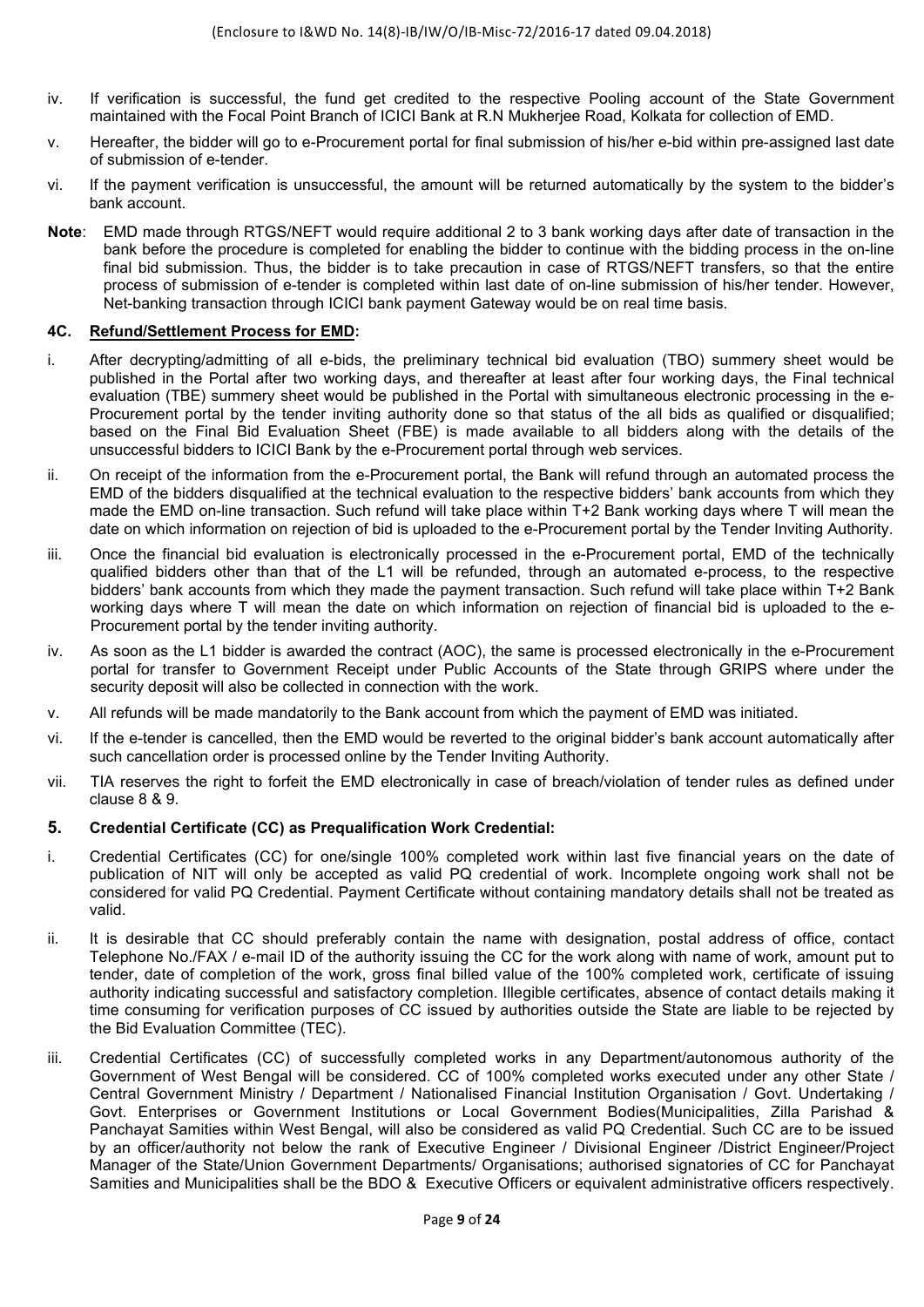It is desirable to have telephone and FAX or e-mail addresses of the signatory of the CC for all offices outside West Bengal for verification purposes.

### **6. Pre Qualification (PQ) eligibility criteria**

 Prequalification (PQ) eligibility of a contractor/ bidder based on one single 100% completed works contract and financial capacity achieved within the zone of last five financial years will be determined as per Rules stated below:

6 I (a). Firstly, the gross value of the work submitted as PQ Credential as per CC of similar in nature completed during the current financial year before date of publishing of e-NIT or within the preceding five FY will be multiplied by the following factors to take care of the inflationary effects to arrive at the gross notional amount.

| Year            | <b>Description</b>                           | Multiplying factor to arrive at gross notional amount |
|-----------------|----------------------------------------------|-------------------------------------------------------|
| Current         | The financial year of floating of NIT        | 1.00                                                  |
| 1st             | 1 year preceding the current financial year  | 1.08                                                  |
| 2 <sub>nd</sub> | 2 years preceding the current financial year | 1.16                                                  |
| 3 <sup>rd</sup> | 3 years preceding the current financial year | 1.26                                                  |
| 4 <sup>th</sup> | 4 years preceding the current financial year | 1.36                                                  |
| 5 <sup>th</sup> | 5 years preceding the current financial year | 1.47                                                  |

**Note:** For cases where two contractors/bidders are participating in a e-Tender for a particular work are such that one happens to have worked as a sub-contractor of the other, and both the contractors/bidders PQ submit work credential of having completed the same job either wholly or partly, then in such case the PQ credential of the principal contractor will be considered while that of the sub-contractor will not be taken into consideration for determining the eligibility criteria of the contractor/bidder during technical evaluation of the tender. If the PQ Credentials submitted by hitherto contractors/bidders are for different works, then both the PQ Credentials will be considered for determining the eligibility criteria of the individual contractors/bidders.

#### *6* **II***. Financial proposal of any contractor/bidder will come under consideration only when the Technical PQ criteria mentioned below are satisfied and fulfilled in the Technical Bid Evaluation stage.*

Gross notional amount calculated from Credential Certificate (CC) of a single works contract completed within the zone of immediate preceding five financial years on the date of this e-NIT, issued in favour of the contractor/bidder /Agency/Firm/Registered Co-operative Society for a similar work defined in the tender should be **at least 30%** of the amount put to tender for the work it is bidding. The power to decide on the criteria of similarity rests without any prejudice, solely with the Bid Evaluation Committee (TEC).

#### **7. Additional eligibility criteria for participating in more than one serial of work in a e-NIT**

If the same bidder bids separately for on behalf of another Firm or in a different capacity having financial interests in the same work, all the tenders would be rejected.

#### **8. Penalty for suppression / distortion of facts and withdrawal of L1 bidder before acceptance of LOI**

If a contractor/bidder fails to physically produce the originals of documents (especially the Credential Certificates and P/L accounts with audited balance sheets), or any other bid document on demand by the Tender Evaluation Committee (HTEC/TEC) which were submitted as soft copies in PDF files with their e-bids within a specified time frame, need arising due to any material deviations detected in the uploaded soft copies, leading to specific doubts which could not be cleared by enquiry from issuing authority of these documents or if there is any suppression/distortion/falsification noticed/detected/ pointed out at any stage of the e-tender process at any stage prior to signing of Contract-Agreement or the issue of LOA or AOC, the Tender Inviting Authority will immediately bring the matter to the notice of the concerned Chief Engineer and appropriate penal measures as stated in Clause 10 below will be taken. The concerned Chief Engineer then will issue the necessary order in writing with intimation to the defaulting contractor/bidder, other Chief Engineers, Centralized e-Tender Cell and also the Government in the Irrigation & Waterways Department. Copy of the order/starting penal measures should invariably be communicated to the Nodal Officer, e-Governance Cell of the Department with a request for uploading the order in the Departmental website in the link "List of suspended/debarred contractors".

#### *9. PROCEDURE FOR SUSPENSION AND DEBARMENT OF SUPPLIERS/ CONTRACTORS*

## **A. SCOPE:**

The procedures laid down in subsequent paragraphs shall govern the suspension and debarment of suppliers, contractors and bidders ("Contractors" for brevity) involved in Government procurement for offenses or violations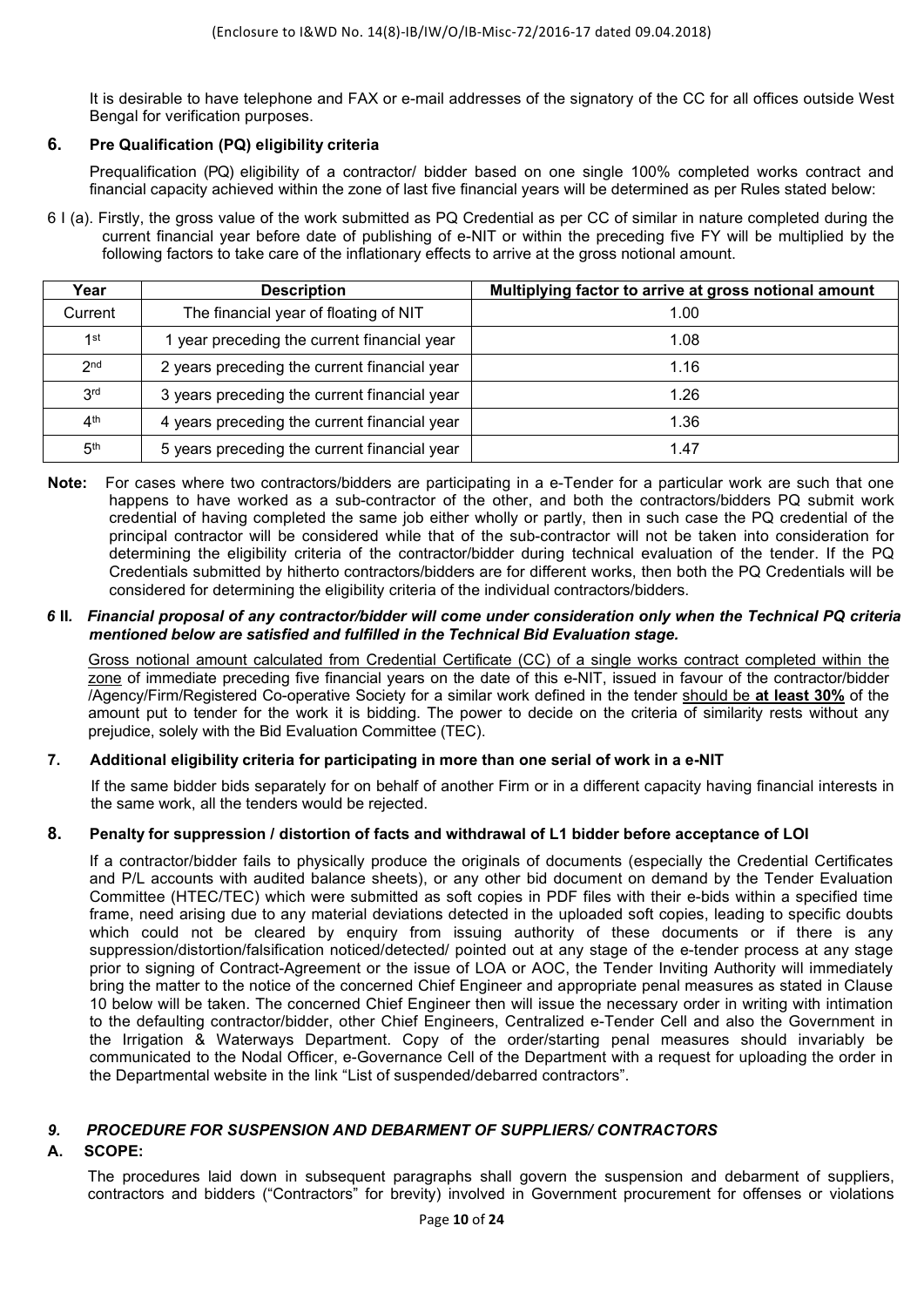committed during competitive bidding and contract implementation, or even later for the works under Irrigation & Waterways Department, Government of West Bengal. The concerned Chief Engineer shall publish the suspension and debarment order in the Departmental website with the approval of I&W Department in the designated link within 1 (one) working day of issuance of such order. The TIA shall recommend the case to HTEC/TEC who with opinion of Chief Engineer will place it before DTC/QBEC/DTTC for approval.

#### **B. PROHIBITION ON SUSPENDED / DEBARRED PERSONS / ENTITIES TO PARTICIPATE IN THE BIDDING OF GOVERNMENT PROJECTS / CONTRACTS OF THE DEPARTMENT**

A person / entity that is suspended / debarred by a procuring entity shall not be allowed to participate in any procurement process under Irrigation & Waterways Department during the period of suspension / debarment unless the same has been revoked by the competent authority.

 A Joint Venture or Consortium which is suspended / debarred or which has suspended / debarred member/s and/or partner/s as well as a person/entity who is a member of suspended / debarred Joint Venture or Consortium shall, likewise, not be allowed to participate in any procurement process under Irrigation & Waterways Department during the period of suspension / debarment unless the same has been revoked.

#### **C. DEFINITION OF TERMS:-**

- **i. Bidder:** A person/Contractor/Agency/Company/Society/Corporation participating in the procurement process and/or a Person/Contractor/Agency/Joint Venture/Consortium/ Corporation having an Agreement/ Contract for any procurement with the Department shall be referred as bidder.
- **ii. Bid Evaluation Committees or Tender Evaluation Committees (HTEC/TEC/QBEC in short):**
- a. Bid / Tender Evaluation Committee'(TEC) for the bids upto tender value of Rs. 45.00 lakh (TEC) invited by the Executive Engineer will be comprising of i) Concerned Executive Engineer as Chairperson and Convener, ii) Assistant Engineer concerned to the work as Member, iii) Another Assistant Engineer from Division as Member or the Junior Engineer posted as the Divisional Estimator.
- b. or, Evaluation Committee constituted by the Department from time to time.
- **iii. Consolidated Debarment List:** A list prepared by the Departmental Debarment Committee/Chief Engineer containing the list of bidders debarred by the Irrigation & Waterways Department, Government of West Bengal. The list would be displayed prominently in the designated link in website of the Department clearly stating the period of suspension/debarment.
- **iv. Contract implementation:** A process of undertaking a project in accordance with the contract /Agreement documents.
- **v. Debarment:** An administrative penalty, in addition to the contract/Agreement provisions, disqualifying a bidder from participating in any procurement process under Irrigation & Waterways Department, Government of West Bengal for a given period.
- **vi. Debarred Bidder:** A Bidder who was disqualified by the competent authority of the Irrigation & Waterways Department, Government of West Bengal.
- **vii. Department:** Irrigation & Waterways Department, Government of West Bengal
- **viii. Entity:** A person/Contractor/Agency/Joint Venture/Consortium/Corporation participating in the procurement process and/or a Person/Contractor/Agency/Joint Venture/Consortium/Corporation having an agreement/ contract for any procurement with the Department shall be referred as entity.
- **ix. Offence:** A violation or breach of the Constitution of India, laws, regulations, laid down procedure, etc under Prevention of Corruption Act, 1988, Code of Criminal Procedure, 1973 u/s 195(1) and Section 197(1), Competition Act, 2007 and IT Act, 2000 as amended.
- **x.** Procurement: It is the act of buying goods, services or works from an external source, It is favourable the goods, services or works are appropriate and that they are procured at the best possible cost to meet the needs of the acquirer in terms of quality and quantity, time and location.
- **xi. Procuring Entity/Authority:** The officer authorised by the Irrigation & Waterways Department, Government of West Bengal for procurement.
- **xii. Suspension:** Temporary disqualification of a bidder from participating in the procurement process of Irrigation & Waterways Department for a period of 6 (six) months when an offence is made against a bidder.

#### **D GROUNDS FOR SUSPENSION AND DEBARMENT**

- i. Submission of eligibility requirements containing false information or falsified documents.
- ii. Submission of Bids that contain false information or falsified documents, or the concealment of such information in the Bids in order to influence the outcome of eligibility screening or any other stage of the bidding process.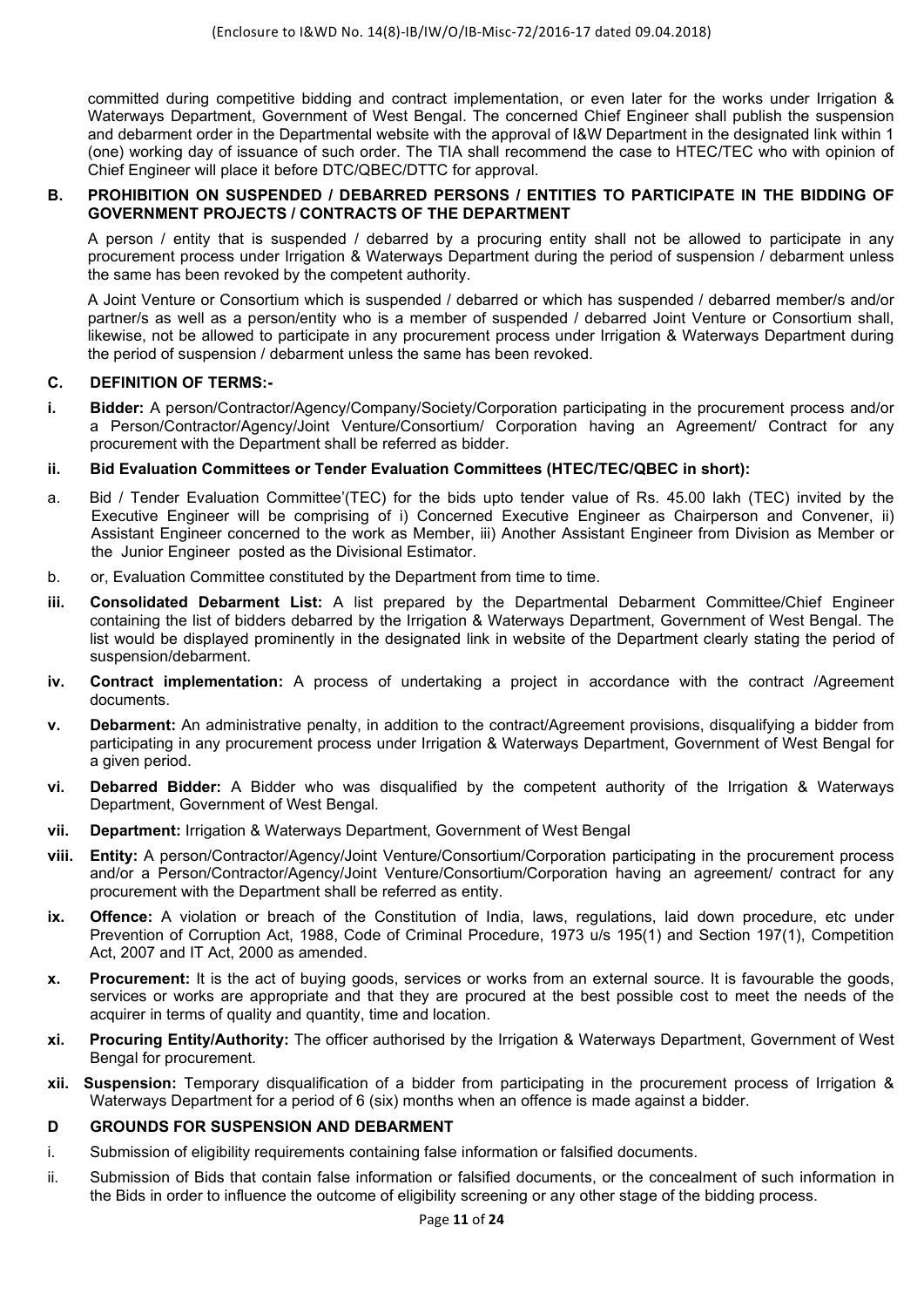- iii. Unauthorised use of one's name/digital signature certified for purpose of bidding process.
- iv. Any documented unsolicited attempt by a bidder to unduly influence the outcome of the bidding in his favour.
- v. All other acts that tend to defeat the purpose of the competitive bidding such as lodging false complaints about any bidder, posting baseless allegation about any officer duly authorised by the Department, restraining any interested bidder to participate in the bidding process etc.
- vi. Refusal to accept an award after issuance of 'Letter of Acceptance' or enter into contract with the Government without justifiable cause.
- vii. Refusal or failure to post the required performance security/earnest money within the prescribed time without justifiable cause.
- viii. Subcontracting of the contract or any part thereof without prior written approval of the procuring entity.
- ix. Failure solely due to fault or negligence of the Contractor, to mobilize and start work within the specified period as mentioned in the 'Letter of Acceptance' / 'Letter of Acceptance cum work Order' / 'Work Order' / 'Notice of Process' / 'Award of Contract' etc. ultimately resulting in rescindment of contract.
- x. Failure to fully and faithfully comply with the contractual obligations without valid cause, or failure to comply with any written lawful instruction of the procuring entity or his representative(s) pursuant to the implementation of the contract, ultimately resulting in rescindment of contract.
- xi. For the procurement of goods, unsatisfactory progress in the delivery of the goods by the manufacturer, supplier or distributor arising from his fault or negligence and / or unsatisfactory or inferior quality of goods, vis a via as laid down in the contract.
- xii. Refusal or failure to upload a self-declaration in specimen format of Form-4 to the effect of any previous debarment imposed by I&WD, any other Department of State Government and or Central Government.
- xiii. Wilful or deliberate abandonment or non-performance in a project or contract by the contractor / suppliers resulting to substantial breach thereof without lawful and / or just cause(s).
- xiv. Non-submission of authentic Bank Guarantee of required amount by the selected bidder in a tender for Procurement of Goods & Works, if the bid price is below 20% of the tender value within the period as prescribed in the e-NIT, 7 working days from date of issue of LOA which may be extended upto maximum 14 working days.

#### **E**. **CATEGORY OF OFFENSE:**

- a. First degree of offense: Clause 9 D (i) up to (vii), (xii) & (xiv) is to be considered as first degree of offense.
- b. Any of the offence under Clause (viii) to (xi) & (xiii) shall lead to termination of contract and its determinations in accordance with Clause (ii) & Clause (iii) of Agreement Form No. WB-2911 and simultaneous debarment for a period of 2 years
- c. Second degree of offense: Any one of the offenses as mentioned under Clause 9D (i) to (xiv), committed by a particular bidder/contractor/supplier on more than one occasion would be considered as second degree of offense. Period of debarment will be 2 times the corresponding period penalty applicable for 1<sup>st</sup> degree offence in addition to other penal provisions contained in 1<sup>st</sup> degree offence.

### **F. Procedure and Rules of Debarment :**

Debarment procedure and rules are published as Departmental Notification to be read in conjunction with the Corrigenda issued from time to time , as may be seen in the Notification link of the Departmental website wbiwd.gov.in

#### **G. PENALTY FOR OFFENSE:**

- a. For committing 1<sup>st</sup> degree offense any of the cases referred under Clause 9 D (i) to (v), forfeiture of earnest money and debarment for a period of six months, if the offense is detected during technical evaluation. If the offence is detected after award of the contract and if the offender happens to be the agency selected for work, and such selection is made due to oversight, forthwith termination of the contract and determination of contract value in accordance with clause 3(ix) (c) of West Bengal Form No. 2911(i)/ (ii), and simultaneous debarment for a period of six months. Further, in case the offense is detected after completion of work and payment of final bill the Work credential earned would be declared as 'null and void', so that the same cannot be used in future as PQ credential for securing other works contracts in the Irrigation & Waterways Department, together with debarment for a period of six months.
- b. For committing 1<sup>st</sup> degree offense in any of the cases referred under Clause 9 D (vi), (vii),(xiii) to (xv), forfeiture of earnest money and debarment for a period of one year. For committing offenses under Clause 9D (xv), debarment period shall be for one calendar year preferably from the date on which the due date for submission of BG had expired (i.e  $8<sup>th</sup>$  or 15<sup>th</sup> working day from date of receipt of LOA /LOI) by the concerned Chief Engineer to be notified in the Departmental website.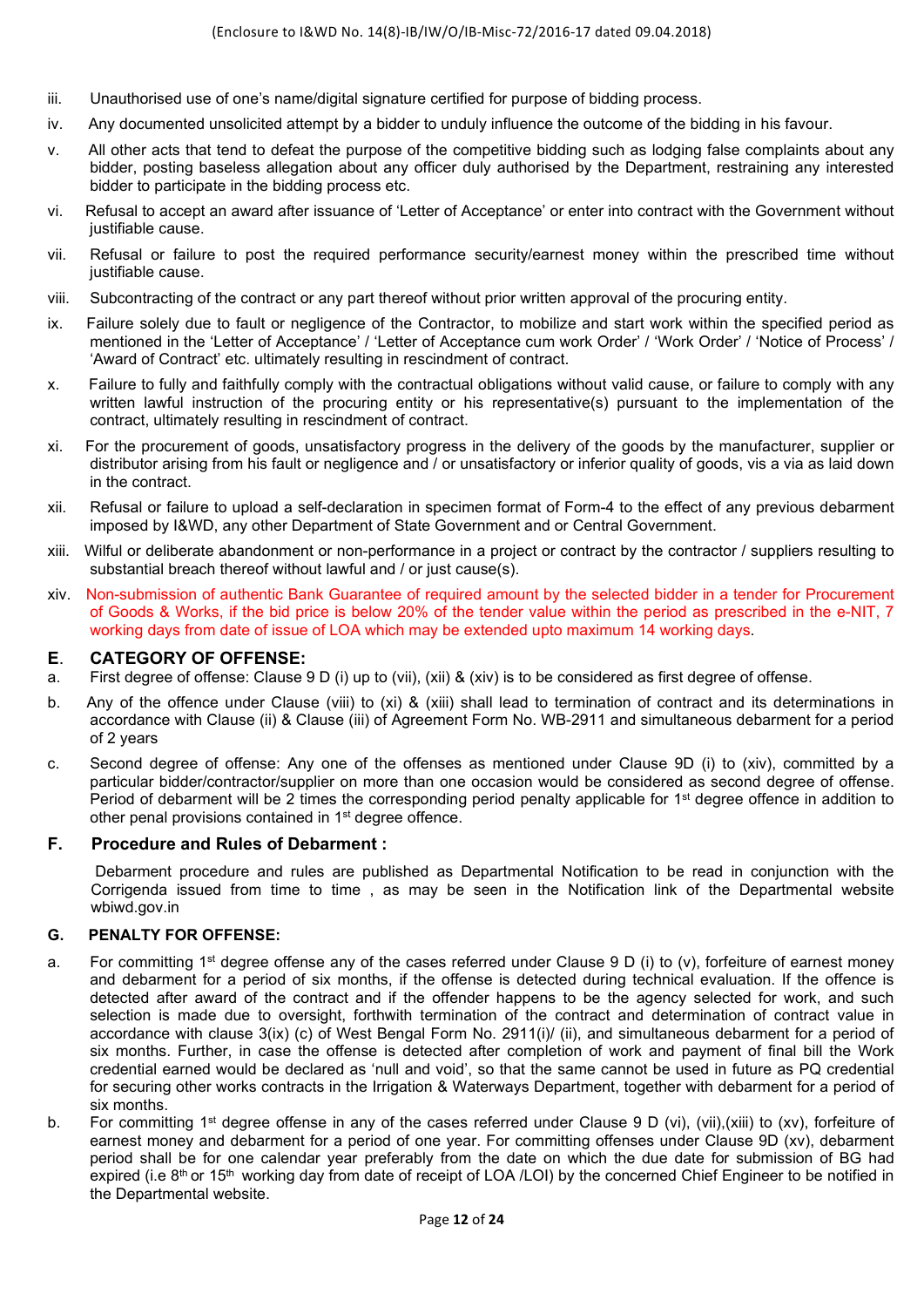- c. For committing 1st degree offense in any of the other cases under Clause 9 D (viii) to (xii), termination of contract and its determination in accordance with Clauses 2 & 3 of West Bengal Form No. 2911(i)/(ii), including debarment for a period of two years.
- d. For committing 2<sup>nd</sup> degree offenses under above all categories, period of debarment will be twice the corresponding period for  $1<sup>st</sup>$  degree offenses, in addition to other penal provisions for  $1<sup>st</sup>$  degree offense.

#### **10. Taxes & duties to be borne by the Contractor/bidder**

 In view of introduction of GST with effect from 01.7.2017, all the bidders intending to participate in this e-tender should offer their financial bids inclusive of GST applicable for entire composite works/Procurement of goods & services, labour intensive component contained in the BOQ. Income Tax, Royalty, GST (CGST, SGST, IGST), Construction Workers' Welfare Cess, Labour Insurances EPF and similar other statutory levy / cess will have to be borne by the contractor/bidder and his/her quoted rate should be quoted accordingly after considering all these charges, and no separate payment towards any of the statutory taxes rents or levies shall be made by the work implementing authority.

#### **11. Site inspection prior to submission of tender**

 Before submitting a e-tender, the intending contractor/bidder should make themselves acquainted thoroughly with the local conditions prevailing at site of implementation of the work by undertaking field inspections and taking into consideration all probable factors and difficulties to be involved during execution of the work as per specification in all respects including transportation of materials, communication facilities, climate conditions, nature of soil, availability of local labourers and market rates prevailing in the locality etc. and no claim whatsoever will be entertained on those accounts afterwards. The contractor/bidder may also contact the office of the designated Assistant Engineer/Executive Engineer Sunderban Delta Project Division in between 11.30 hours to 16.30 hours on any working day, prior to the date of last date for submission of bid in the e-tender.

#### **12. Conditional and incomplete tender**

 Conditional and incomplete tenders are liable to be summary rejected. No off-line document will be entertained until completion of e-Tender process by way of acceptance of L1 bid by the competent Tender Accepting Authority/Government.

#### **13. Opening & evaluation of tender**

#### **13.1 Opening of a Technical Proposal**

 All works above tender value of Rs 5.00 lakh for which e-tendering is mandatory shall be awarded through open tenders without reservation for any particular class of contractors/bidders. Notices for open off-line tenders for each tender value below Rs 5.00 lakh shall include such clauses as is notified by the Department from time to time.

For e-tenders bids are to be invited in two parts under a two-bid electronic system.

- **i.** Technical proposal will be opened by the Tender Inviting Authority or his/her authorised representative/s electronically in the official website using their authorised valid Digital Signature Certificate/s (DSC).
- **ii**. Intending contractors/bidders may remain present if they so desire.
- **iii**. Technical cover documents (vide Clause 3.2.A) will be opened /decrypted first and if found in order, Cover (Folder) for OID (vide Clause 3.2.B) will be opened/ decrypted. If there is any material deficiency in either of the Technical cover documents, the e-bid is liable to be disqualified & rejected.
- **iv**. Decrypted (transformed into readable format) documents of the Pre-Qual Technical cover and the OID (Other Important Document) Cover will be decrypted/downloaded by the TIA and handed over to the Technical Bid Evaluation Committee (TEC).

#### **13.2 Process of Technical Evaluation in a tender**

 Within 24 hours of uploading the TBO summery sheet containing Preliminary Technical Qualification result, any of the aggrieved bidder, may seek clarification / redressal / review from the TEC on the list of bidders, in writing/through e-mail with supporting facts / figures / documents. If such clarification /review relates to eligibility of other bidders, on the grounds of submission of false/ forged / manipulated / inappropriate credentials, modalities prescribed in the Departmental Notification shall be followed. In case, the review only seeks the eligibility of the applicant himself, views of the Tender Evaluation Committee (TEC) would be communicated in writing to that bidder within next two (2) working days. If the bidder is not satisfied with the clarification of the TEC, he/she may appeal to the concerned Chief Engineer within 24 hours of receipt of communication from the TEC. The concerned Chief Engineer will dispose such complaints jointly, in associated with at least another available Chief Engineer within next 2 working days. Thereafter final Technical Evaluation Sheet (TBE) of the technically qualified bidders would be uploaded, after incorporating modifications if required. The TIA shall while uploading the final TBE summery sheet accept or reject electronically the admitted bids based on the advice of TEC as per TBE summery sheet. Thus at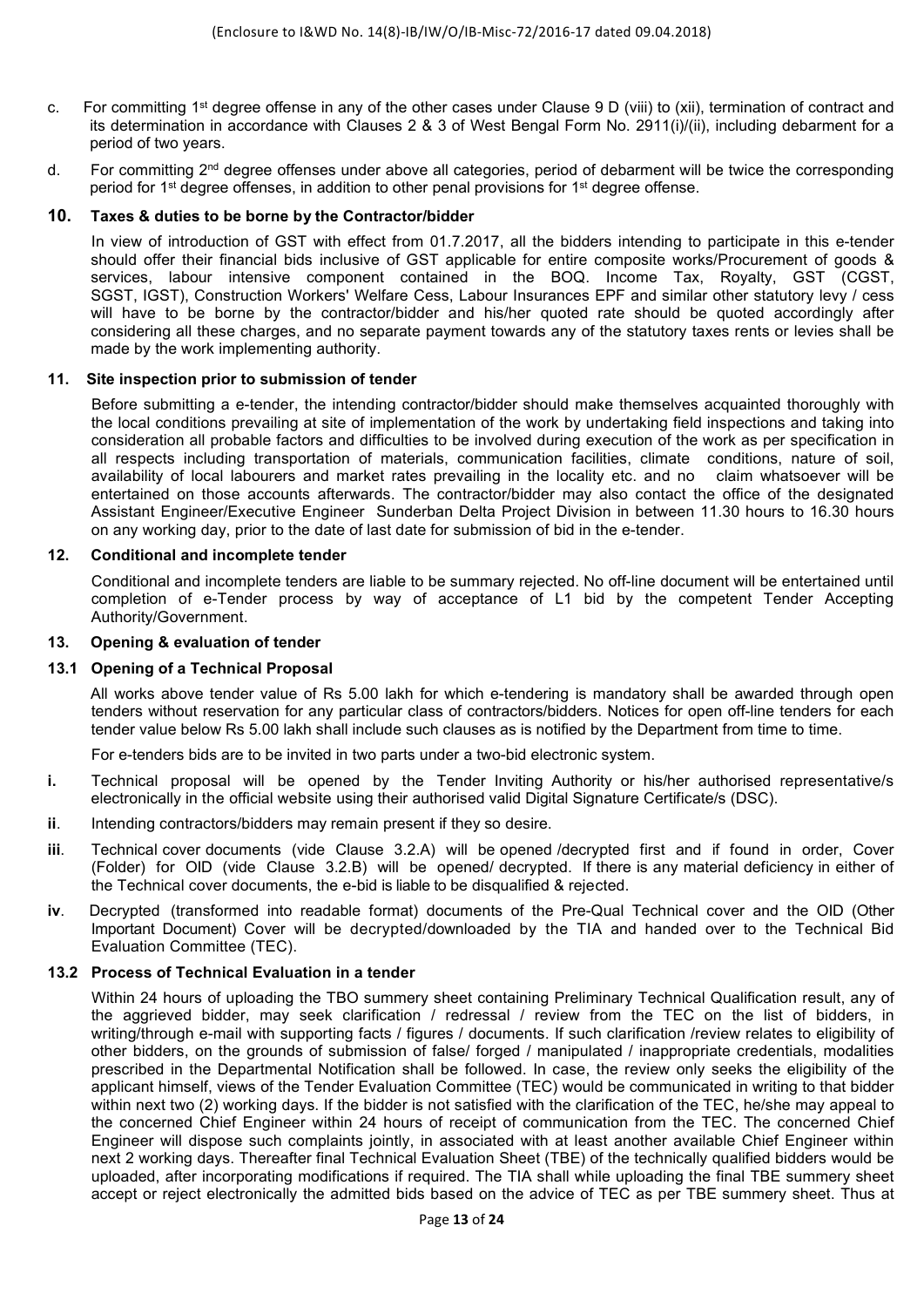this stage the rejected bidders will get back their EMD. e-mail communication in official e-mail address of TIA or TAA shall be treated as a valid mode of communication. The minimum time period from date of TBO summery sheet uploading and TBE summery sheet uploading shall be 4 working days or more.

#### **13.3 Uploading the list of technically qualified contractors/bidders**

- **i.** Pursuant to decision arrived after a Technical Bid Evaluation and review, the final list of eligible contractors/bidders having successfully qualified in the Technical Evaluation stage for a particular serial of work whose financial proposal will be thus considered, is uploaded on the web portal/s.
- **ii.** While evaluating, the TEC may, if they so desire, summon the contractors/bidders and seek further clarification/information or seek verifications of original hard copy of any of/all the documents already submitted on-line, and if these cannot be produced within stipulated timeframe, their bids will be liable for rejection.

#### **13.4 Opening and Evaluation of Financial Proposal/bid**

- **i.** Financial proposals of the bidders/contractors declared technically qualified by the Bid/Tender Evaluation Committee (TEC) will be opened electronically by the Tender Inviting Authority in the web portal stated above on the prenotified date and time.
- **ii.** The encrypted copies will be decrypted and the rates will be read out to the contractors/ bidders remaining present at that time, else they may login their respective e-tender accounts to see the (CS) comparative statement in the web portal.
- **iii.** After opening the financial proposal, the preliminary summary result containing inter alia the names of contractors/bidders and the rates quoted by them will be uploaded and the result will be made available in the etender platform.
- **iv.** If the Tender Accepting Authority (TAA) is satisfied that the rate obtained is fair and reasonable and there is no scope of further lowering down of rate, he/she may after having the comparative statement test checked by the Divisional Accountant / Divisional Accounts Officer attached to his office and after their acceptance upload the financial bid evaluation summary sheet or result containing the name of contractors/bidders and the rates quoted by them against each work.
- **v.** If there is any scope for lowering down of rate in the opinion of the Tender Accepting Authority being abnormally high, i. e above 10% of the amount put to tender (Tender value), the e-NIT shall be cancelled and invited afresh 2<sup>nd</sup> or 3rd re-tender. **No post tender negotiations are permitted.**
- **vi.** If there is any scope for lowering down of rate in the opinion of the Tender Accepting Authority being abnormally high above 10% of the amount put to tender i.e Tender value, the e-NIT shall be cancelled and invited afresh. No post tender negotiation is permitted.
- **vii.** If there is no contractor/bidder or the number of contractors / bidders in the 1<sup>st</sup> tender is less than three, the e-tender has to be cancelled. In case of participation of more than three bidders, if the number of technically qualified bidder falls below three, the tender/e-NIT is to be cancelled as well and fresh e-tender vis-a-vis 2<sup>nd</sup> call e-Tender or even 3<sup>rd</sup> call e-Tender may be invited by suitably lowering of minimum eligibility PQ criteria (work & financial) for bidders with wide publicity of Re-tender notices through electronic and print media.
- **viii.** Final result after acceptance of the rate by the Tender Accepting Authority, if within the delegated power of acceptance would have to be uploaded in the e-Procurement platform. Otherwise, the matter may be referred to the Government Appointed DTC and the appropriate Government for decision.
- **ix.** The Tender Accepting Authority may ask the L1 bidder/contractor to submit analysis of rates to justify the rate quoted by that bidder after declaration of financial bid evaluation result.
- **x.** If the lowest (L1) bidder/contractor backs out there should be Re-tendering in a transparent manner. In such a situation the TIA may call for re-tender with bid submission time period should normally be 14 days for value above Rs. 10.00 lakh, and 7 days for value exceeding Rs. 1.00 lakh but up to Rs. 10.00 lakh.

#### **13.5 Tender Accepting Authority (TAA)**

Authority to which the power has been delegated to accept tenders as per latest Finance Department Notification will function as the Tender Accepting Authority (TAA) for evaluation of technical and financial proposals of works having tender value within his/her range of acceptance.

 As per present delegation, TAA for different tenders within the range above Rs 0.10 Lakh upto Rs 45.00 Lakh would be as follows:

- **i.** For e-Tenders of value up to Rs 100.00 lakh (above Rs 5.00 lakh and up to Rs 100.0 lakh): Executive- Engineer Sunderban Delta Project Division, I&W Directorate.
- **ii**. For tenders of value up to Rs 5.0 Lakh relating to works only, is to be tendered in a single bid system in off-line mode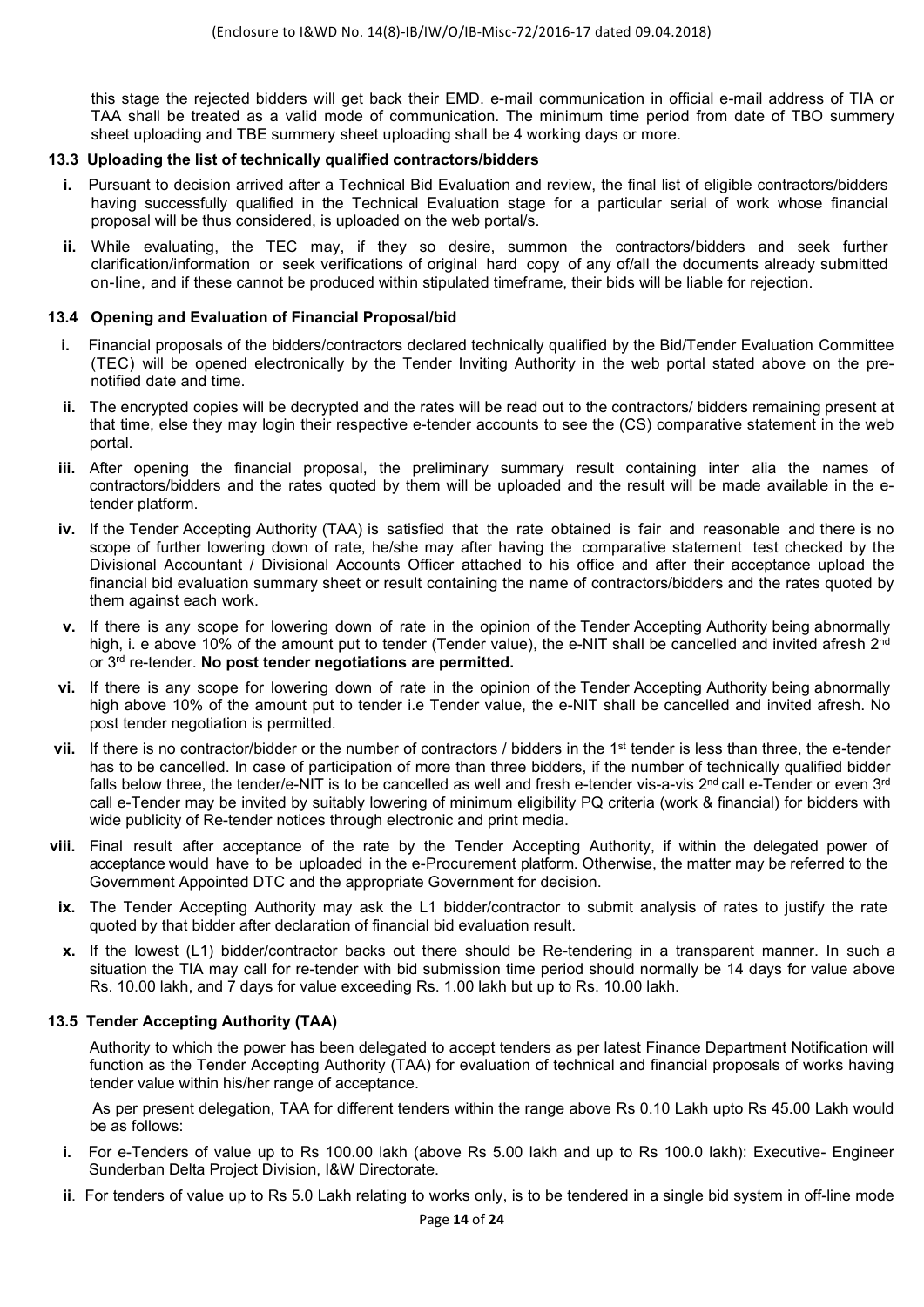to be accepted by Assistant Engineer Sunderban Delta Project Division, I&W Directorate. [off-line single bid system Manual Tenders] on the basis of technically sanctioned costs.

#### **13.6 Procedure to be followed for final acceptance of tender & Award of Contract**

- **i.** The lowest (L1) financial bid for all works tenders is accepted as a rule. If for any reason the lowest (L1) bid is not accepted, reference is to be made to the appropriate Government for orders as to which of the contractor /bidder the work should be awarded.
- **ii.** Maximum 5% excess beyond the 'Tender Value' (Amount put to Tender) may be accepted as per delegated power to the Executive Engineer up to Rs 45.00 lakh, and at least three valid bids have been received in the financial bid stage, provided tender value after abatement is within the administratively approved cost. Maximum 5 % excess beyond the 'Tender Value' (Amount put to Tender) may be accepted above tenders of value below Rs 3.00 lakh upto 5% above amount put to tender and also 5% excess over administratively approved amount, proposal for revised administrative approval/Expenditure sanction would have to be submitted to the Government, but acceptance of tender and issue of work order may not be kept pending for want of revised approval.
- **iii.** Above 5% and up to 10% of the Tender Value can be recommended to the Government for acceptance by the Departmental Tender Committee (DTC) subject to the conditions that valid technically qualified bids should not be less than three and L1 bid is accepted and tendered amount is within the administratively approved cost. In case of excess over administratively approved amount, revised administrative approval would have to submitted to the Government but acceptance of tender, and issue of work order may not be kept pending for want of Revised Administrative Approval/ Revised Financial sanction.
- **iv.** If the response to an e-Tender is less than three, then Tender should be invited afresh. Such Re-Tender notice shall be published in widely circulated dailies as per guidelines and also through e-Tender web portals. Prior to invitation of Re-Tender / fresh e-Tender, the eligibility criteria and other terms & conditions as contained in the first 'Notice Inviting e-Tender' (e-NIT) shall have to be reviewed/relaxed by the Tender Inviting Authority, to ascertain whether (i) it was too much restrictive, say, specifications and qualifications were fixed at higher standards than required, (ii) advertisements in the widely circulated Newspapers were properly published and (iii) other related procedural matters were observed in its entirety.
- **v.** If the number of valid bids received even in re-tender is less than three, it should be referred by the TIA to the DTC and even the appropriate Government along with the recommendation of the DTC for decision, in accordance with Finance Department Memorandum and other relevant orders in vogue at the time of publication of the e-tender.
- **vi.** For acceptance of L1 bid after 2<sup>nd</sup> / 3<sup>rd</sup> re-tenders is still above 10% of the Tender Value (Amount put to tender), upon specific recommendation of the DTC as mentioned at clause 13.4, with that of the Department shall have to be sent to the Finance Department for decision.
- **vii.** All above tender rules applies for all types of works and procurements i.e Plan, Non Plan, deposit works tenders.

#### **14. General guidelines for acceptance of e-Tender**

 Lowest valid rate should normally be accepted in accordance with the procedure stated in clause 13.4. The Tender Accepting Authority reserves the right to distribute the work amongst more than one contractor/bidder with same L1 rate.

#### **15. Signing of formal tender contract/agreement after acceptance of e-tender**

The contractor/bidder, whose bid is approved for acceptance, shall within 15 days of the receipt of Letter of Invitation (LOI) or Letter of Acceptance (LOA) in his / her favour, will have to execute a 'Formal Agreement' with the Engineer-in-Charge in quadruplicate in W.B.F. 2911(i)/2911(ii) and all other contract documents, entire set of which may be obtained free of cost from the office of the designated Executive Engineer, Sunderban Delta Project Division in-charge of the work tendered.

If the selected L1 bidder fails to turn up even after 30 days after the initial 15 days from the date of uploading of the AOC in the e-Procurement portal or the despatch date of official communication for signing of the Contract/Agreement, the selected bidder is liable for penal actions which shall comprise blacklisting, debarring from future participation in Government tenders, immediate forfeiture of the Earnest Money deposited in the tender, other penal actions as stipulated under clause 9 & 10 of the e-NIT, the Departmental Notification and also contained in contract W.B Form No. 2911(i)/ 2911(ii)/ Agreement.

#### **16. Payment against bills raised by the contractor**

Periodic Tax invoice/bills containing bidders GSTIN & other details needs to be submitted by the supplier/contractor/Agency/bidder to the DDO for raising claims for receiving payments of work executed under this contract /upon achieving physical Milestones clearly showing separately the Tax charged in accordance with the provisions of the GST Act, 2017.

The payment of Running Account as well as final bill for any work based on progress and performance will be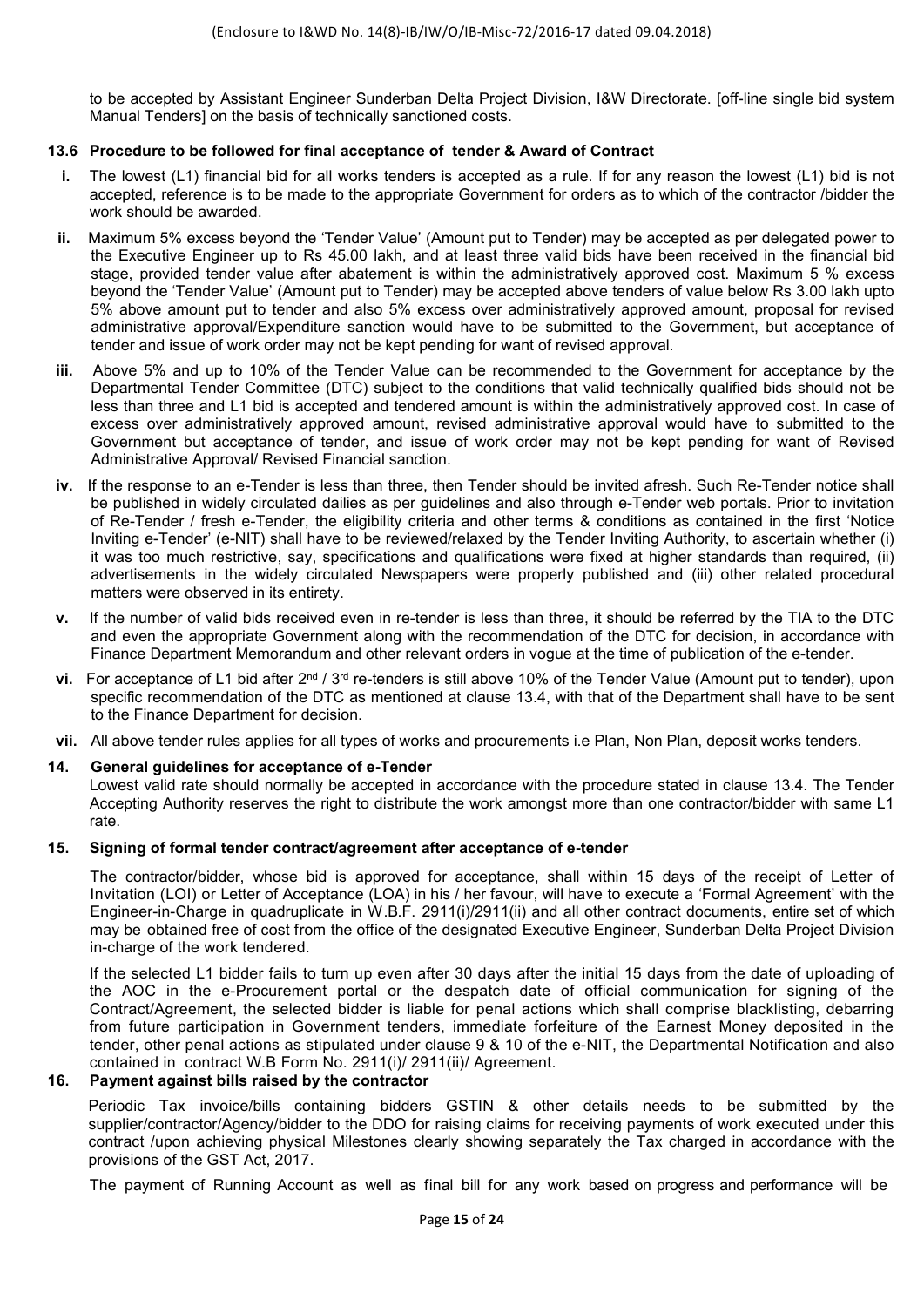made according to availability of fund and no claim due to delay in payment will be entertained.

**17.** No cost escalation in any form is included in the Tender Contract Agreement.

#### **18. Bid validity**

The Bid will be normally valid for **120 days** from the date of opening of the financial proposal. However, extension of bid validity may be suitably considered by the Tender Inviting Authority, if required, subject to written confirmation of the contractor/bidder (s) to that effect.

#### **19. Definition of Physical Milestones:**

The time allowed for carrying out the work as entered in the tender shall be strictly observed by the contractor, and which shall be reckoned from the date on which the order to commence work is given to the contractor. The work shall throughout the stipulated period of the contract be proceeded with all due diligence. Time being deemed to be the essence of contract on the part of the contractor; the contractor shall be bound in all cases, to achieve the 'Milestones' as specified by the Engineer-in-Charge with the AOC, defining pertaining to the work. The contractor within 15 days of receipt of Letter of Acceptance shall submit a work programme commensurate with period of construction in the form of a Bar Chart work programme, stating the timeline of such different Milestones. In the event of the contractor failing to comply with any of the conditions related to achieving the 'Milestones' within the specified time period prescribed for such 'Milestone' plus one month, he/she shall be liable to pay compensation.

If the contractor fails to commence and/or maintain required progress over the total time allotted for its full completion and fails to complete the work and clear the site on or before the end of contract period or extended date of completion, he/she shall, without prejudice to any other rights or remedy available under the law on account of such breach, pay as agreed compensation to the implementing Department. This will also apply to items or group of items for which a separate period of completion has been specified.

#### **20**. **Withdrawal of bid in a Tender**

Withdrawal of e-Tender once the bid has been submitted online and after passing of end date for submission and has been accepted for further processing, is not allowed. EMD will be forfeited by the Government and the L1 bidder/contractor penalised in terms of clause 8 referred earlier would be applicable.

| SI.<br>No.      | <b>Activity</b>                                                                               | Date & Time                                                                                                                                                                                          | <b>Remarks</b>                               |  |
|-----------------|-----------------------------------------------------------------------------------------------|------------------------------------------------------------------------------------------------------------------------------------------------------------------------------------------------------|----------------------------------------------|--|
| 1.              | <b>Publishing Date</b>                                                                        | 23.06.2022 at 17.00 Hrs.                                                                                                                                                                             |                                              |  |
| 2.              | Document Download start date                                                                  | 23.06.2022 at 17.00 Hrs                                                                                                                                                                              | To be                                        |  |
| 3.              | <b>Bid submission start date</b>                                                              | 23.06.2022 at 17.00 Hrs.                                                                                                                                                                             | made<br>available                            |  |
| 4.              | <b>Document Download end date</b>                                                             | 07.07.2022 at 12.00 Hrs.                                                                                                                                                                             | with the e-                                  |  |
| 5.              | <b>Bid submission end date</b>                                                                | 07.07.2022 at 12.00 Hrs.                                                                                                                                                                             | NIT in the                                   |  |
| 6.              | <b>Technical Bid opening date with</b><br>preliminary result (TBO Sheet)                      | 07.07.2022 at 12.30 Hrs. Or later                                                                                                                                                                    | website                                      |  |
| 7.              | Uploading of the list of<br><b>Technically qualified final list of</b><br>bidders (TBE Sheet) | To be decided by EE with at least 4 (Four) clear working<br>days after Technical Bid uploading date in order to enable<br>registering of grievance and decision of Appellate authority,<br>if any ). | To be<br>notified to all                     |  |
| 8.              | <b>Financial Bid opening date (FBO</b><br>Sheet)                                              | To be suitably decided by TIA                                                                                                                                                                        | <b>bidders</b><br>through e-                 |  |
| 9.              | <b>Uploading of CS (Comparative</b><br>Statement) and uploading of<br><b>Final FBE Sheet</b>  | To be suitably decided by EE(TAA)                                                                                                                                                                    | mail & SMS<br>through<br>auto-<br>generation |  |
| 10 <sub>1</sub> | Uploading of the Letter of<br><b>Invitation / Acceptance LOI/LAO</b>                          | -do-                                                                                                                                                                                                 | in the<br>system.                            |  |
| 11.             | <b>Uploading of Award of Contract</b><br>(AOC) (Work Order)                                   | -do-                                                                                                                                                                                                 |                                              |  |

#### **21. Critical dates of this e-Tender**

TIA: e-Tender Inviting Authority (Assistant Engineer/Executive Engineer) TAA: e-Tender Accepting Authority (Executive Engineer)

#### **Special Terms & Conditions of the contract**

1. The Executive Engineer of the concerned Division shall be the Engineer-in-Charge in respect of the works contract and all correspondence concerning rates, claims, change in specifications and/or design and similar important matters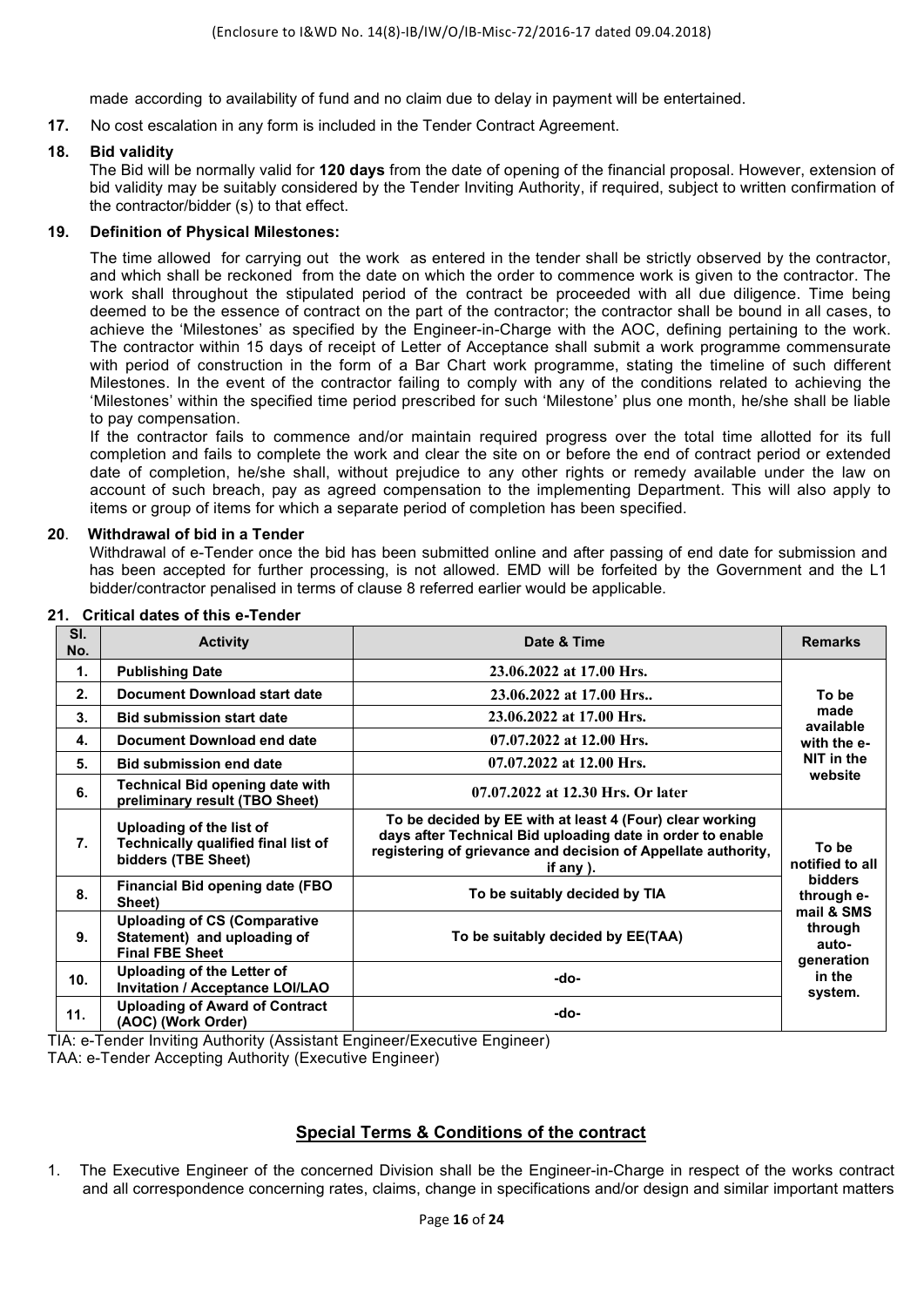will be valid only if accepted/recommended by the Engineer-in-Charge. If any correspondence of above tender is made with Officers other than the Engineer-in-charge for speedy execution of works, the same will not be valid unless copies are sent to the Engineer-in-Charge and also approved by him/her. Instructions given by the Sub-Divisional Officer/Assistant Engineer and the Junior Engineer/Section Officer (SO) on behalf of the Engineer-in-Charge shall also be valid (who have been authorized to carry out the work on behalf of the Engineer-in-Charge) regarding specification, supervision, approval of materials and workmanship. In case of dispute relating to specifications and work, the decision of Engineer-in-Charge shall be final and binding. The Engineer-in-Charge will however take all decisions relating to works contract only after recommendation/ advice of the Tender Accepting Authority. If there is more than the Executive Engineer assigned for the tender, the Chief Engineer would designate the Engineer-in-Charge for the work.

- 2. Acceptance of the tender including the right to distribute the work between two or amongst more than two bidders with same L1 rates will rest with the Tender Accepting Authority without assigning reason thereof to any of the bidders. The tender accepting authority reserves the right to reject any or all tenders without assigning sufficient justification thereof to the bidder/contractor. No additional or excess work or additional items of work beyond the tendered amount would be generally allowed. All excess, supplementary or substitute supplementary items of work, if unavoidable are to be accepted by the Tender Accepting Authority only if the total value of work on completion is within the tendered amount. The exiting contract would be terminated after achieving work up to tendered cost (gross value) and balance work would be taken up afresh after fresh sanction and new tender, except in the interest of public services, in rare & special cases under specific approval of the Government.
- 3. The Contractor/bidder shall have to comply with the provisions of (a) Contract Labour (Regulation & Abolition) Rules, 1970 including its revisions (b) Minimum Wages Act 1948 and the modification thereof or any other laws relating thereto as will be in force from time to time.
- 4. Engineer-in-Charge shall not entertain any claim whatsoever from the contractor for payment of compensation on account of idle labour on such grounds including non-possession of encumbrance free land. Escalation of cost due to inflationary effects or any other reason is not permitted during construction period or extended time period of contract.
- 5. Engineer-in-Charge shall not be held liable for any compensation due to machines & equipments becoming idle or any circumstances including untimely rains, other natural calamities, strikes etc.
- 6. All statutory taxes, viz. GST / labour welfare cess, labour insurance etc or revision of taxation rates even after AOC or commencement and before final completion of the work are to be borne by the contractor/bidder. Original tax invoice/challan or bill of those materials, which are procured by the bidder, may be asked to be submitted for verification if required.
- 7. Labour Welfare Cess @ 1% of the cost of construction works shall be deducted from the Gross value of all works bills. Also it is instructed to compulsorily register his/her establishment under the Act, under the competent registering authority, i.e. Assistant Labour Commissioner / Dy. Labour Commissioner of the region for disbursing PF and ESI benefits of workers. The bidder should be mandatorily be registered online with Employees Provident Fund Organisation (EPFO) in the on-line system and posses EPF code and all current documents. Penalties and complaints due to non compliance of on-line EPF registration and default is the full responsibility of the bidder even if the TIA is by default the Principal employer
- 8. Adjustment of original bid prices/escalation cost/ mobilization advance / secured advance shall not be permitted for any reason whatsoever due to cost and time over run unless specified otherwise in the contract or the e-Notice Inviting Tender.
- 9. GST, Cess, License fees, Royalty for construction materials, forest product etc, Toll Tax, Income Tax, Ferry Charges and other Statutory Government Taxes as applicable during project implementation are to be paid by the contractor/bidder. The rates of supply and finished work items are inclusive of these taxes and levy. Tax invoice/bills needs to be submitted by the supplier/bidder for raising claims under the contract after attaining of physical milestones showing separately the tax charged in accordance with the provisions of GST Act, 2017.
- 10. All working tools & plants, scaffolding, construction of vats & platforms and arrangement of Labour Camps will have to be arranged by the contractor at his/her own cost. The contractor shall clear the site of work and restore all damages made due to the Labour camp, erection of yards and godowns, stores etc within 30 days of completion of work.
- 11. The contractor shall supply mazdoors, bamboos, ropes, pegs, flags T&P, Machineries and equipments etc. for laying out the work and for taking and checking measurements for which no extra payment will be made.
- 12. The contractor/bidder should see the site of works and tender documents, drawings etc. before submitting tender and satisfy himself/herself regarding the condition and nature of works and ascertain difficulties that might be encountered in executing the work, carrying materials to the site of work, availability of drinking water and other human requirements & security etc. Work on river banks may be interrupted due to a number of unforeseen reasons e.g. sudden rise in water levels, inundation during flood, inaccessibility of working site for carriage of materials. Engineer-in Charge may order the contractor to suspend work that may be subjected to damage by climate conditions. No claim will be entertained on this account. There may be variation in alignment, height of embankment or depth of cutting, location of revetment, structures etc. due to change of topography, river condition and local requirements etc. between the preparation and execution of the scheme for which the tendered rate and contract will not stand invalid. The contractor will not be entitled to any claim or extra rate on any of these accounts.
- 13. A machine page numbered Site Order book (with triplicate copy) will have to be maintained at site by the contractor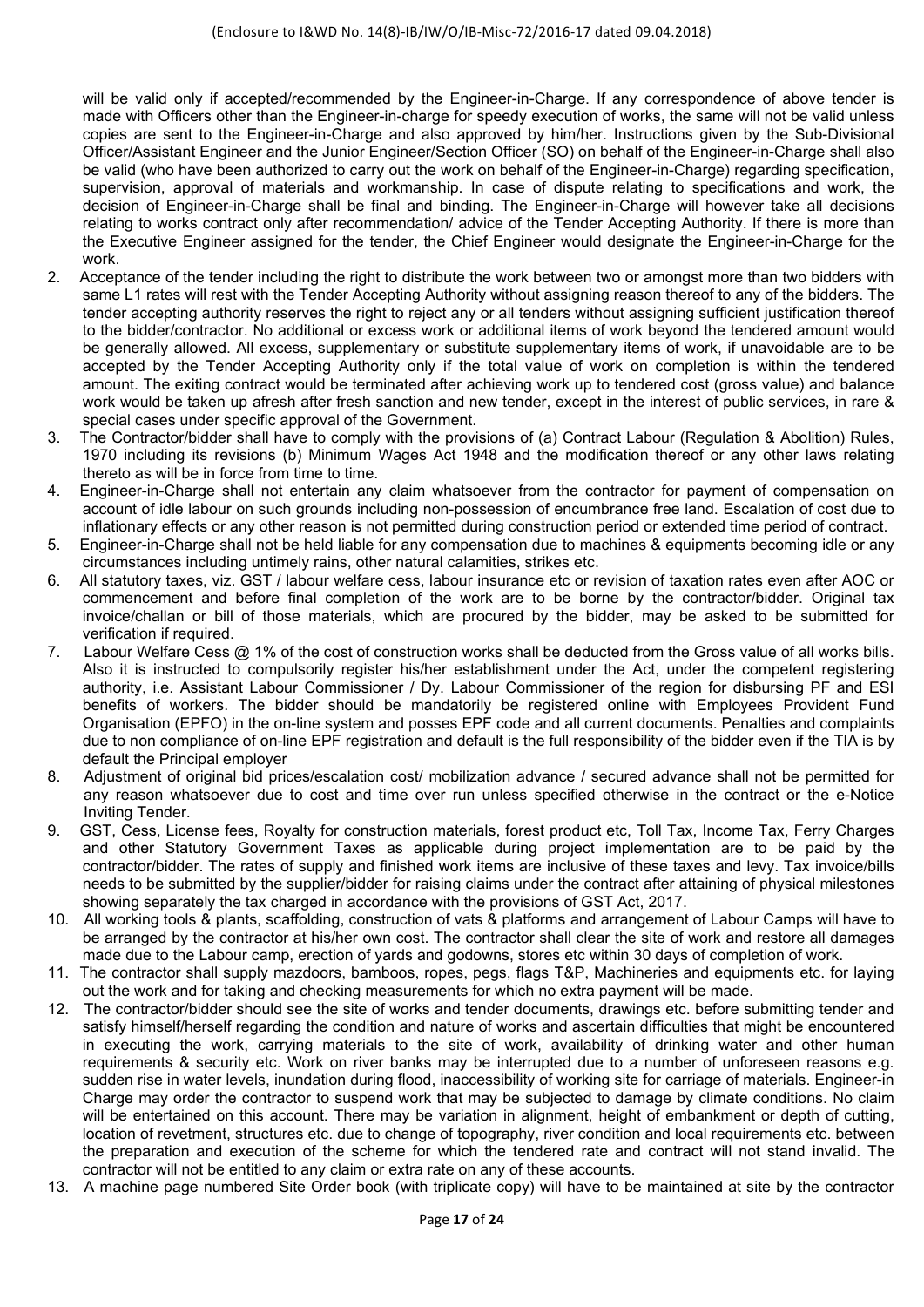and the same has got to be issued from the Engineer-in-Charge before commencement of work. Instructions given by inspecting officers not below the rank of Assistant Engineer will be recorded in this book and the contractor must note down the action to be taken by him in this connection as quickly as possible.

- 14. The contractor shall be bound to comply with all the Central & State Pollution Control Acts & Rules during entire construction period.
- 15. All possible precautions should be taken for the safety of the people and work force deployed at worksite as per safety rule in force. Contractor will remain responsible for his labour in respect of his liabilities under the Workmen's Compensation Act etc. He must deal with such cases as promptly as possible. Proper road signs as per P.W.D. practice will have to be erected by the contractor at his own cost while operating public thoroughfares. Also, display boards containing brief description and name of project with completion target dates shall be erected at a prominent location at the work site by the contractor for public awareness. Insurance of workers and materials is the responsibility of the bidder during entire construction period.
- 16. The contractor will have to maintain qualified technical employees and/or Apprentices at site as per prevailing Apprentice Act or as stipulated in the contract. No compensation for establishment charge will be entertained.
- 17. The contractor will have to accept the work programme as per modifications and priority of work fixed by the Engineerin-Charge so that most vulnerable reach and/or vulnerable stretch is completed before impending monsoon or rise in river flood water level or commencement of canal irrigation water release or for other suitable reasons.
- 18. Quantities of different items of work mentioned in the departmental tender schedule/BOQ or in work order are only tentative. In actual work, these may vary considerably. Payment will be made on the basis of works actually completed in different items as per specifications and codes, and no additional claim will be entertained for reduction of quantities in some items or for omission of some items. For execution of any additional item or supplementary works within the tendered value with the total completion value remaining within the accepted tendered cost, approval of the Tender Accepting Authority/Government in the Irrigation & Waterways Department would be required.
- 19. In order to cope with the present system of e-pradan billing, departmental supply of construction materials is discouraged. However, Departmental materials may be issued to the contractor/ bidder to the extent of requirements as assessed and following accounts procedure in the Treasury system of bill payment and in instalments as decided by the Engineer-in-Charge. Issue of materials may be of three categories.
	- a) Materials issued directly to the work and subject to recovery.
	- b) Materials issued from departmental go down and subject to recovery.
	- c) Materials issued free of cost.

 Decision of the Engineer-in-Charge should be final and binding in this regard. He also stands solely responsible for reconciliation of accounts, if materials are issued to the contractor.

- 20. Any materials brought to site by the contractor subject to approval of the Engineer-in-Charge. The rejected materials must be removed by the contractor from the site at his own cost within 48 hours of issue of the order to that effect. The rates in the schedule are inclusive of cost and carriage of all materials to worksite. The materials will have to be supplied in phase with due intimation to the Sub-Divisional Officer/Assistant Engineer concerned in conformity with the progress of the work. For special type of materials, i.e. Geo Synthetic Bags, HDPE Bags, Geo Textile Filter, Geo jute Filter etc. if any, relevant Data Sheet containing the name of the Manufacturers, Test Report etc. will also be submitted in each occasion. Engineer-in-Charge may conduct independent test on the samples drawn randomly before according approval for using the materials at site. In this regard decision of Engineer-in-Charge shall be final and binding.
- 21. For materials under category 19(a),(b)&(c), the contractor will act as the custodian thereof. The materials will have to be carried from the nearest Departmental go-down to worksite by the contractor at his own cost. The contractor shall remain responsible for the proper storage and safety of the materials. Suitable Go-down/ Store shall have to be made by the contractor at his/her own cost. Penalty charges shall be levied at higher rate for loss, wastage, misuse. Surplus materials of the departmental if any, shall have to be returned to the issuing Go-down or store at the contractor's cost within the time frame as fixed by Engineer-in-Charge, otherwise, the cost at penal rate will be recovered from the bill. Indent for departmental materials shall be submitted by the contractor to the AE/S.D.O. at least 7 days in advance of actual requirement. No claim will be entertained for non-issuance of such materials in time but reasonable extension of time will be granted. All materials, whatever be the category thereof, shall be properly stored by the contractor in suitable go downs near the site of work at his own cost & under no circumstances whatsoever shall any material be removed from the site of work without prior written permission of the Engineer-in-Charge. The contractor shall be responsible for any damage, wastage or loss of such materials.
- 22. The contractor shall also have to satisfy the Engineer-in-Charge regarding the proper utilization of materials which have been issued departmentally.
- 23. Value of the material, under category (a) & (b) of clause 19, will be recovered from the bills of the contractor in one or successive instalments as may be decided by the Engineer-in-Charge.
- 24. Requisite quantity of cement as may be required for the work will be supplied from the nearest Departmental go down if stock permits. The issue rate of cement is shown in the Schedule of materials attached. Any excess consumption of cement by more than 5% over the final consumption statement drawn up as per consumption rate specified in the Schedule will be recovered at a penal rate shown in schedule.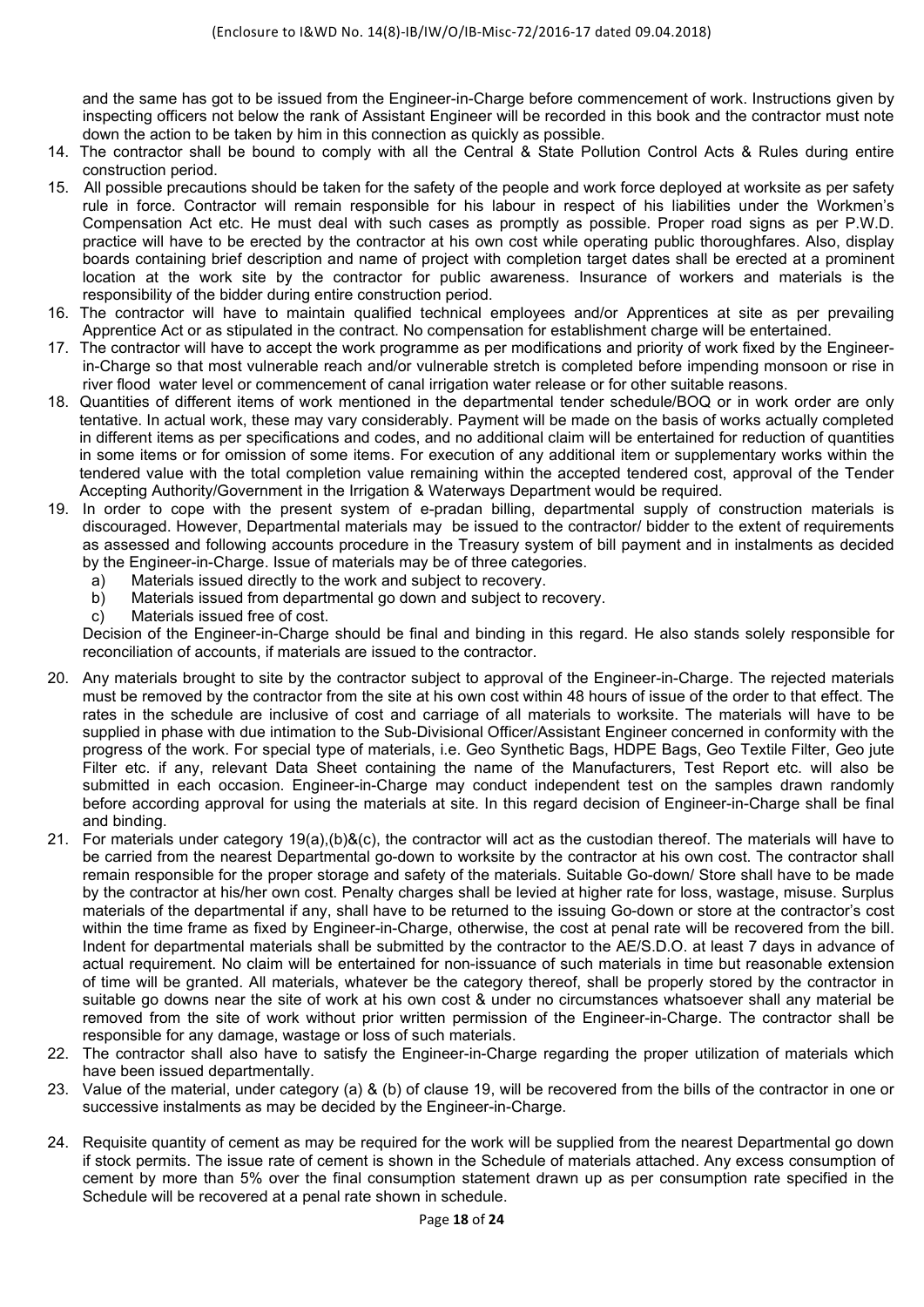- 25. Reinforcement steel rods/MS sheet piles/bitumen will be issued if stock permits, from the nearest departmental godown where such material is available in marketable length/quantities. While issuing the same, for any particular work the quantity actually required as per approved drawing shall only be issued. While executing the work, it will be responsibility of the Contractor/bidder as well as the Engineer-in-Charge to get this quantity properly utilized in the work. Cut pieces, if any will not be taken back by the Department. Recovery for the total quantum of steel issued will be made at the issue rate shown in the Schedule below. In case of misuse over +10%, deduction will be made at a penal rate shown in the Schedule below. This whole principle shall apply in case of other M.S materials like sheet piles and structural steel members as well.
- 26. The work is to be executed strictly as per specification attached with e-NIT and shall confirm relevant Indian Standard Codal provisions and good industry practice. In the absence of any such provision in some items, the tending authority reserves the right to adopt suitable International Code/specifications/standards.
- 27. All queries and disputes arising out of the works contract during construction phase are to be brought to the notice of the Chairman of the 'Department Dispute Redressal Committee' in writing for decision within 15 days.

#### 28.SCHEDULE OF RECOVERY RATES OF DEPARTMENTALLY SUPPLIED CONSTRUCTION MATERIALS

| SI.<br><b>No</b> | Name of<br>materials                                                                              | <b>Issue rate</b><br>$(in^{\prime})$ | <b>Unit</b> | <b>Penalty recovery rate</b><br>for loss or misuse or<br>wastage (if otherwise<br>not mentioned<br>specifically in the SoR) | <b>Place of delivery</b> |
|------------------|---------------------------------------------------------------------------------------------------|--------------------------------------|-------------|-----------------------------------------------------------------------------------------------------------------------------|--------------------------|
| 01               | Cement                                                                                            |                                      | МT          | 2 (Two) times issue rate                                                                                                    | Departmental Godown      |
| 02               | Reinforce-<br>ment steel<br>rods,<br>structural<br>steel<br>members,<br>M.S sheet<br><b>Piles</b> |                                      | МT          | 2 (Two) times issue rate                                                                                                    | -do-                     |
| 03               | <b>Bitumen</b>                                                                                    |                                      | МT          | 2(Two) times issue rate                                                                                                     | -do-                     |

(Digital Signature verified)

**(Sd/) Executive Engineer Sunderban Delta Project, River Research Institute Irrigation & Waterways Directorate**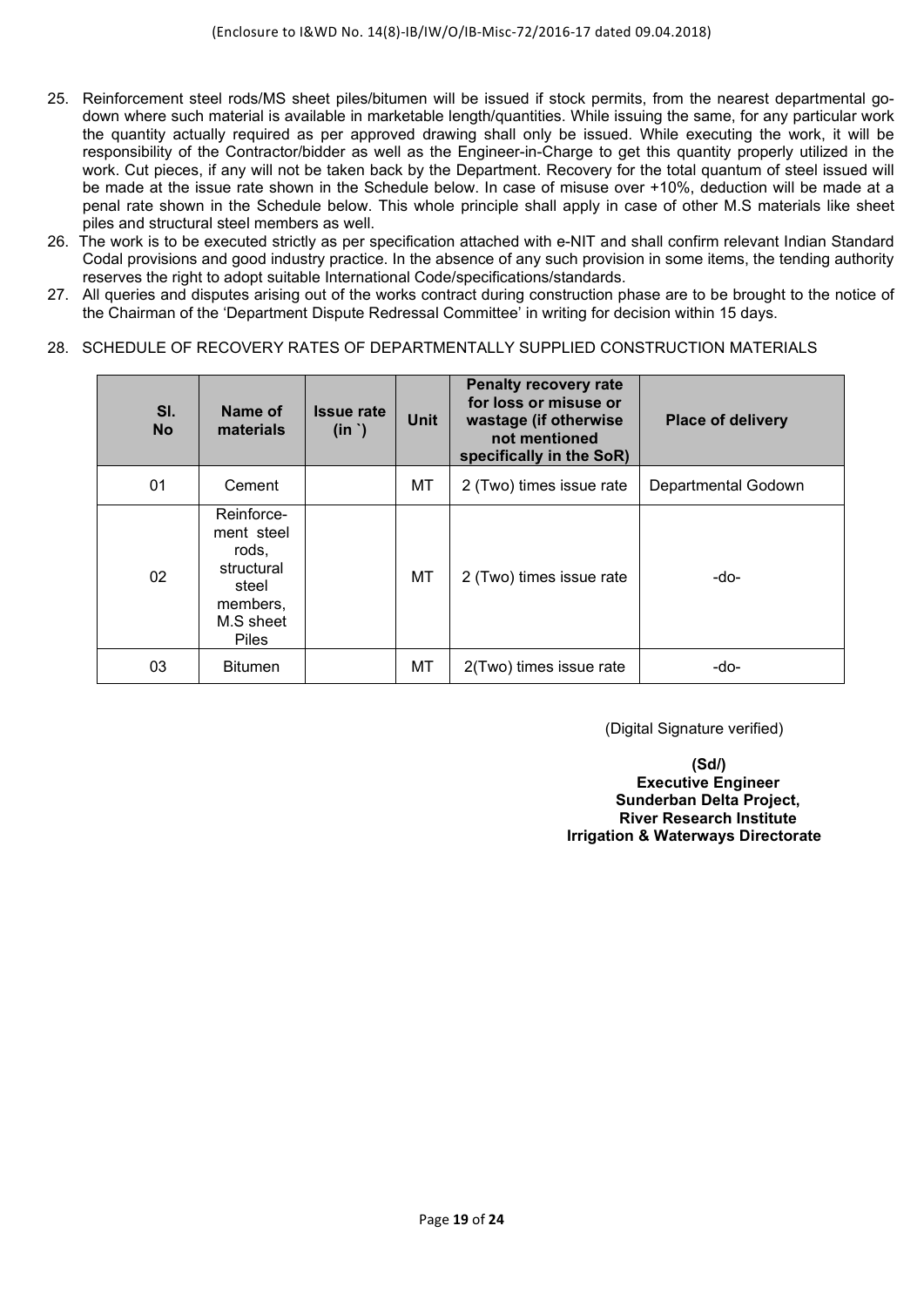## **FORM 1**

(To be submitted in plain paper/letter head as per specimen, duly filled up and uploaded with digital signature which shall be treated as the self declaration of the bidder)

## **APPLICATION FOR e-TENDER**

**To The Executive Engineer Sunderban Delta Project, River Research Institute I&W Directorate** 

**e- Tender No:- WBIW/EE/SDP/RRI/eNIT-01/2022-23** 

**Serial No. of Works applied for :- .1.................** 

**Amount put to e-Tender: Rs. 2662695/-** 

Dear Sir,

Having examined the Technical PQ cover, OID cover, Corrigendum (\*optional) & entire e-NIT documents, I/we hereby would like to state that I/we wilfully accept all your conditions and offer to execute the work as per the tenders rules in e-NIT, terms & conditions, specifications, drawings, bill of quantities and corrigenda/addenda, SoR, and Agreement (WB Form No. 2911(i)/(ii) involving the e-Tender and Serial no of work stated above. I/We acknowledge that the making of our bid shall be regarded as an unconditional and absolute acceptance of the terms & conditions of the e-NIT. I/We also agree to remedy the defects during execution and upto end of security period of the above work in conformity with the conditions of contract, specifications, drawings, bill of quantities and addenda/corrigenda.

| Dated this day of the control of the control of the control of the control of the control of the control of the control of the control of the control of the control of the control of the control of the control of the contr | 201 |  |
|--------------------------------------------------------------------------------------------------------------------------------------------------------------------------------------------------------------------------------|-----|--|
|                                                                                                                                                                                                                                |     |  |
|                                                                                                                                                                                                                                |     |  |
|                                                                                                                                                                                                                                |     |  |
| Duly authorized to sign bid                                                                                                                                                                                                    |     |  |
|                                                                                                                                                                                                                                |     |  |
| (In block Capital letters or typed)                                                                                                                                                                                            |     |  |
|                                                                                                                                                                                                                                |     |  |
|                                                                                                                                                                                                                                |     |  |
|                                                                                                                                                                                                                                |     |  |
| Fax No: _________________________                                                                                                                                                                                              |     |  |
|                                                                                                                                                                                                                                |     |  |

\*In case of Joint Venture & Consortium the Lead Member to submit this format.

(DIGITAL SIGNATURE OF BIDDER)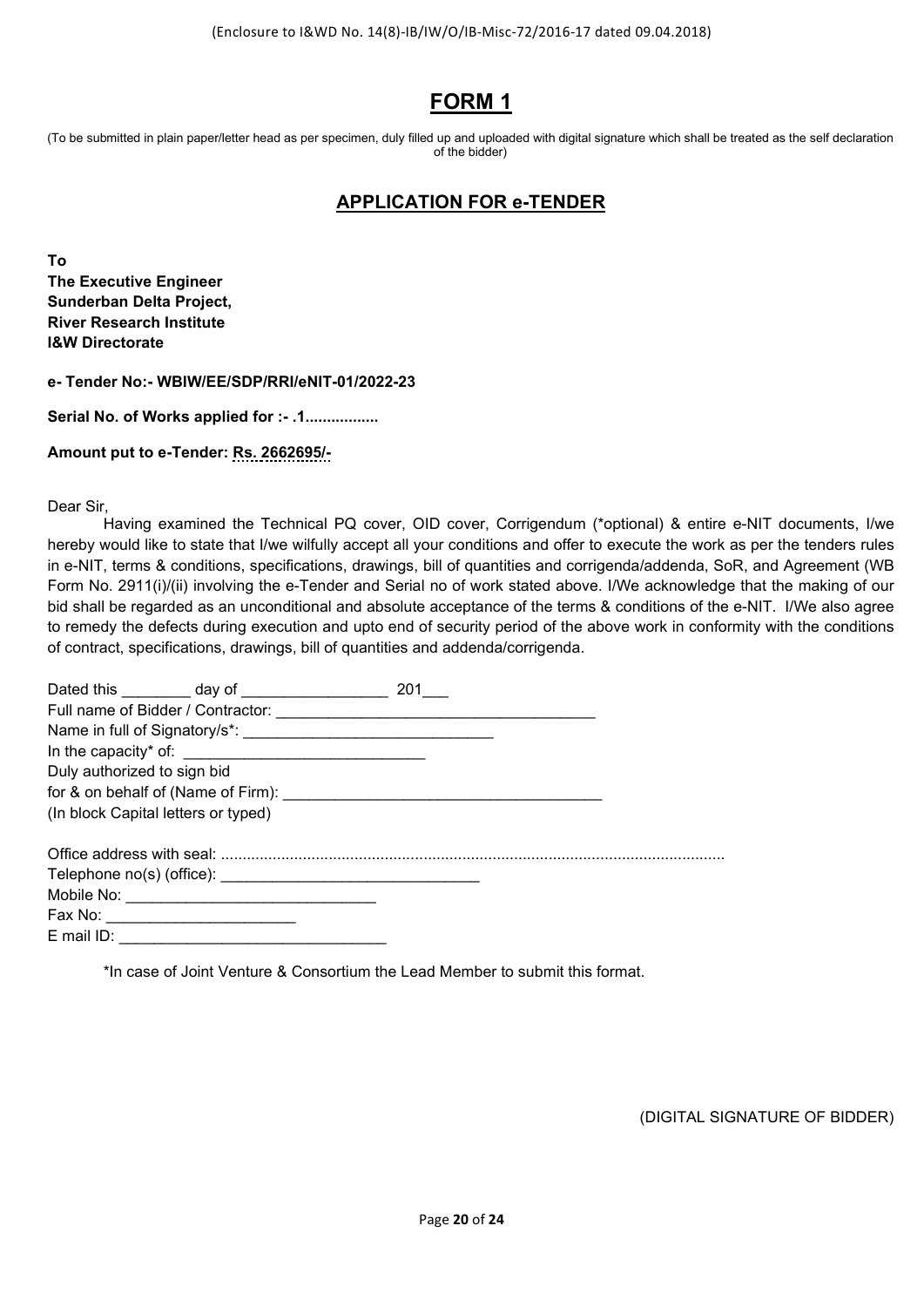## **FORM – 2**

## **Declaration against Common Interest**

( To be submitted in plain paper/letter head as per specimen, duly filled up and uploaded with digital signature, which shall be treated as the self declaration of the bidder)

Ref:- e-NIT No. WBIW/EE/SDP/RRI/eNIT-01/2022-23, e-Tender ID No..................

 **Sl. No. of work …1………………. (in the list of work in the e-NIT)** 

To, Executive Engineer Sunderban Delta Project, River Research Institute Irrigation & Waterways Directorate

|                 | the authorized signatory on behalf of                                                                                                                                                  |
|-----------------|----------------------------------------------------------------------------------------------------------------------------------------------------------------------------------------|
|                 |                                                                                                                                                                                        |
|                 |                                                                                                                                                                                        |
|                 | there as a partner in any off the world for partnership firm /consortium/Joint in 1do not have any common interest either as a partner in any other partnership firm /consortium/Joint |
|                 | Venture or as Proprietor / Principal Share Holder of any other Firm/Company in the same serial for the work I / we want                                                                |
| to participate. |                                                                                                                                                                                        |

|                                     | Dated this __________ day of __________________ | -20 |  |  |  |  |  |  |  |
|-------------------------------------|-------------------------------------------------|-----|--|--|--|--|--|--|--|
|                                     |                                                 |     |  |  |  |  |  |  |  |
|                                     |                                                 |     |  |  |  |  |  |  |  |
|                                     |                                                 |     |  |  |  |  |  |  |  |
| Duly authorized to sign bid         |                                                 |     |  |  |  |  |  |  |  |
|                                     |                                                 |     |  |  |  |  |  |  |  |
| (In block Capital letters or typed) |                                                 |     |  |  |  |  |  |  |  |
|                                     |                                                 |     |  |  |  |  |  |  |  |
|                                     |                                                 |     |  |  |  |  |  |  |  |
|                                     |                                                 |     |  |  |  |  |  |  |  |
| Fax No: ___________________________ |                                                 |     |  |  |  |  |  |  |  |
| $E$ mail ID:                        |                                                 |     |  |  |  |  |  |  |  |

\*In case of Joint Venture & Consortium the Lead Member to submit this format.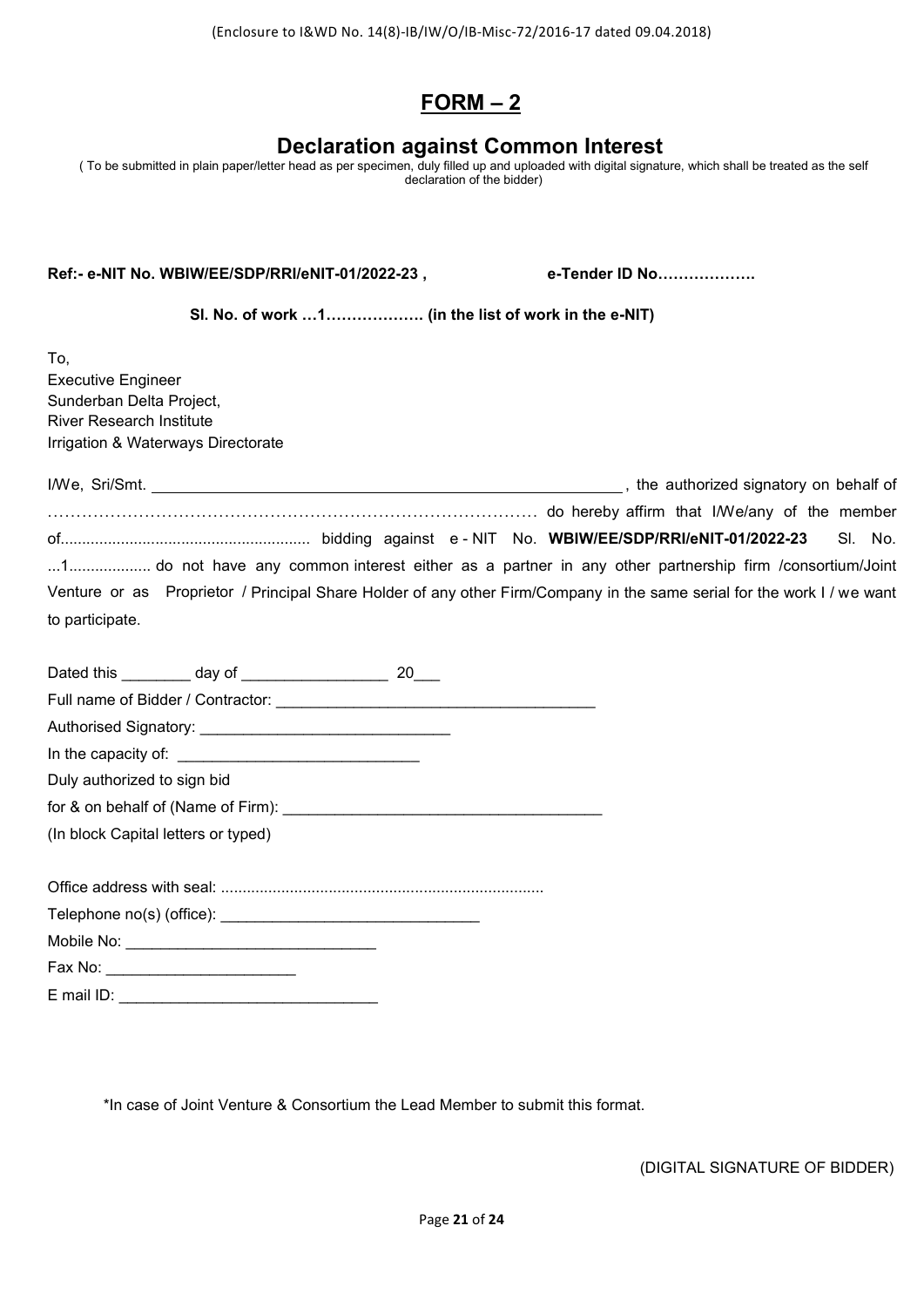## **FORM –4**

## **Declaration on antecedents and performance**

(To be submitted in plain paper/letter head as per specimen, duly filled up and uploaded with digital signature, which shall be treated as the self declaration of the bidder)

#### **Ref:- e-NIT No. WBIW/EE/SDP/RRI/eNIT-01/2022-23, e-Tender ID No……………….**

 **Work Sl. No…1……………….** 

To, Executive Engineer Sunderban Delta Project, River Research Institute Irrigation & Waterways Directorate

| 1 are not black listed suspended or debarred from participation in State Government procurements and                    |  |  |  |
|-------------------------------------------------------------------------------------------------------------------------|--|--|--|
| tenders in the Irrigation & Waterways Directorate, Government of West Bengal, other Departments of the State            |  |  |  |
| Government and Government of India on the date of publication of this Notice Inviting Tender (NIT).                     |  |  |  |
| If at a later stage this submission (undertaking) is found incorrect, the bidder company along with all its constituent |  |  |  |
| members/owners/partners would be liable to penal actions as decided by the Government under the law.                    |  |  |  |
|                                                                                                                         |  |  |  |
|                                                                                                                         |  |  |  |
|                                                                                                                         |  |  |  |
|                                                                                                                         |  |  |  |
| Duly authorized to sign bid                                                                                             |  |  |  |

for & on behalf of (Name of Firm): \_\_\_\_\_\_\_\_\_\_\_\_\_\_\_\_\_\_\_\_\_\_\_\_\_\_\_\_\_\_\_\_\_\_\_\_\_

(In block Capital letters or typed)

Office address with seal: ...........................................................................

Telephone no(s) (office): \_\_\_\_\_\_\_\_\_\_\_\_\_\_\_\_\_\_\_\_\_\_\_\_\_\_\_\_\_\_

Mobile No: \_\_\_\_\_\_\_\_\_\_\_\_\_\_\_\_\_\_\_\_\_\_\_\_\_\_\_\_\_ Fax No: \_\_\_\_\_\_\_\_\_\_\_\_\_\_\_\_\_\_\_\_\_\_

E mail ID: \_\_\_\_\_\_\_\_\_\_\_\_\_\_\_\_\_\_\_\_\_\_\_\_\_\_\_\_\_\_

(DIGITAL SIGNATURE OF BIDDER)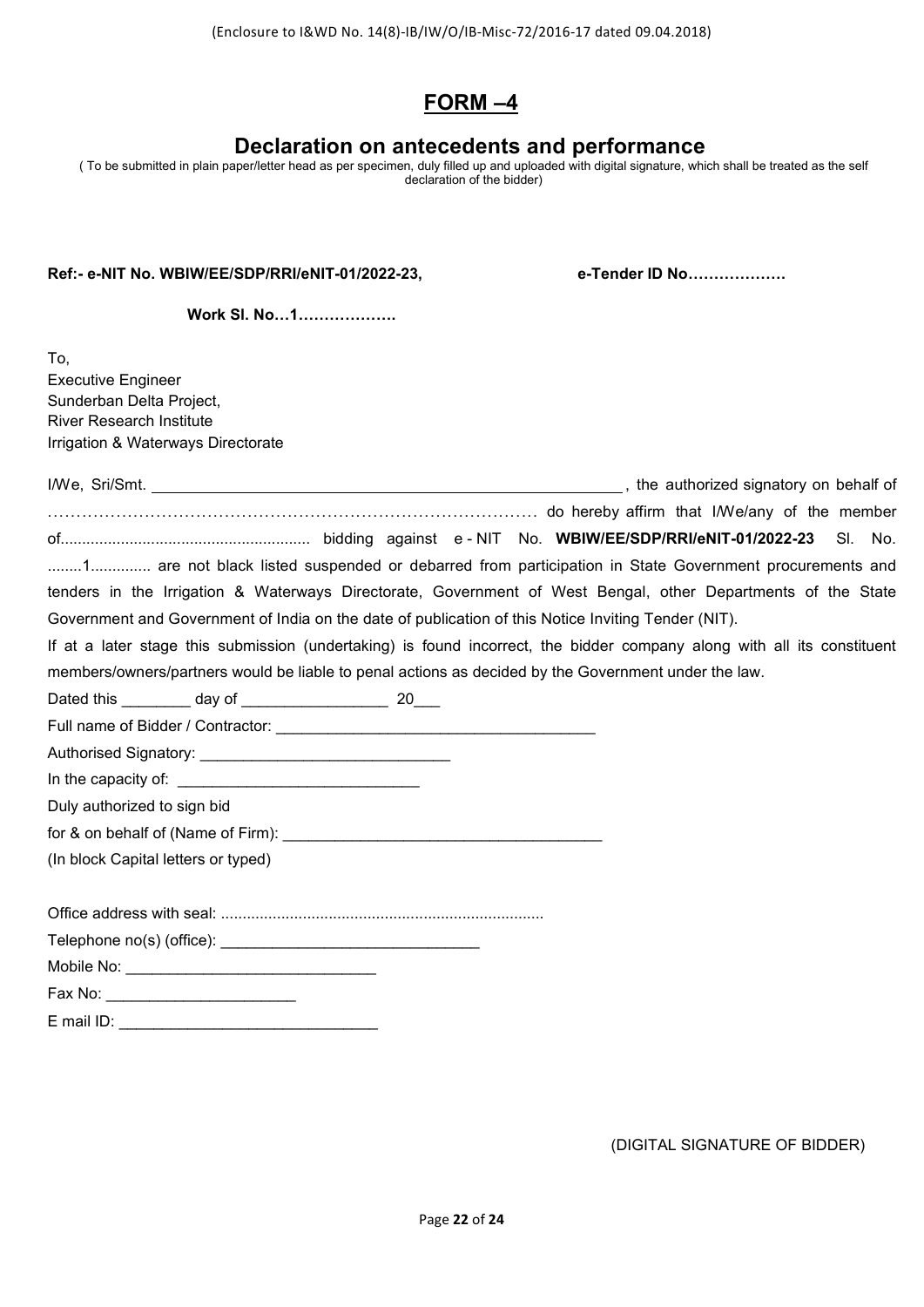## **FORM-6\***

## **SPECIMEN FORMAT FOR THE BANK GUARNATEE FOR ADDITIOANAL PERFORMANCE SECURITY DEPOSIT**

(\*To be submitted only **if the bid price quoted by the bidder is below 20% of the estimated cost put to tender,** non submission within 7 working days from date of issuance of LOA which may be maximum extended to 14 working days after issuance of LOA/LOI will lead to rejection of selected bidder. Similar standard format issued by RBI approved Bank pledging Bank Guarantee of the required value and period in favour of Engineer-in-Charge is acceptable)

To,

Executive Engineer Sunderban Delta Project, River Research Institute Irrigation & Waterways Directorate

WHEREAS (name and address of Contractor) (hereafter called "the Contractor") has undertaken, in pursuance of Contract No: dated to execute (name of Contract and brief description of Works) (hereinafter called "the Contractor").

AND WHEREAS it has been stipulated by you in the said Contract that the Contractor shall furnish you with a Bank Guarantee by a Scheduled commercial bank for the sum specified therein for '**ADDITIONAL PERFORMANCE SECURITY DEPOSIT**' for compliance with his obligation in accordance with the Contract:

AND WHEREAS we (Indicate the name of the bank and branch) have agreed to give the Contractor such a Bank Guarantee:

NOW THEREFORE we ; (Indicate the name of bank and branch) hereby affirm that we are the Guarantor and responsible to you on behalf of the Contractor, upto a total of Rs. (amount of guarantee) (in words). We undertake to pay you, upon your first written demand and without cavil or argument, a sum within the limits of **Fig. 2018** (amount of guarantee) as aforesaid without your needing to prove or to show grounds or reasons for your demand for the sum specified therein.

We **South Contact Contact Controller** (Indicate the name of the bank and branch) hereby waive the necessity of your demanding the said debt from the contractor before presenting us with the demand.

We **South Controller in the name of the bank and branch**) further agree to pay to you any money so demanded not withstanding any dispute or disputes raised by the contractor(s) in any suit or proceeding pending before any court or Tribunal relating thereto, our liability under this present absolute and unequivocal.

The payment/so made by us under this bond shall be a valid discharge of our liability for payment there under and the contractor(s) shall have no claim against us for making such payment.

We (Indicate the name of the bank and branch) further agree that no change or addition to or other modification of the terms of the Contract or of the works to be performed there under or of any of the contract documents which may be made between you and the contractor shall in any way release us from any liability under this guarantee, and we hereby waive notice of any such change, addition or modification.

We **Starp indicate the name of the bank and branch**) lastly undertake not to revoke this quarantee except with the previous consent of you in writing.

This guarantee shall be valid upto ----------------------------... It come into force with immediate effect and shall remain in force and valid for a period upto the time of completion of the work under the stated contract plus